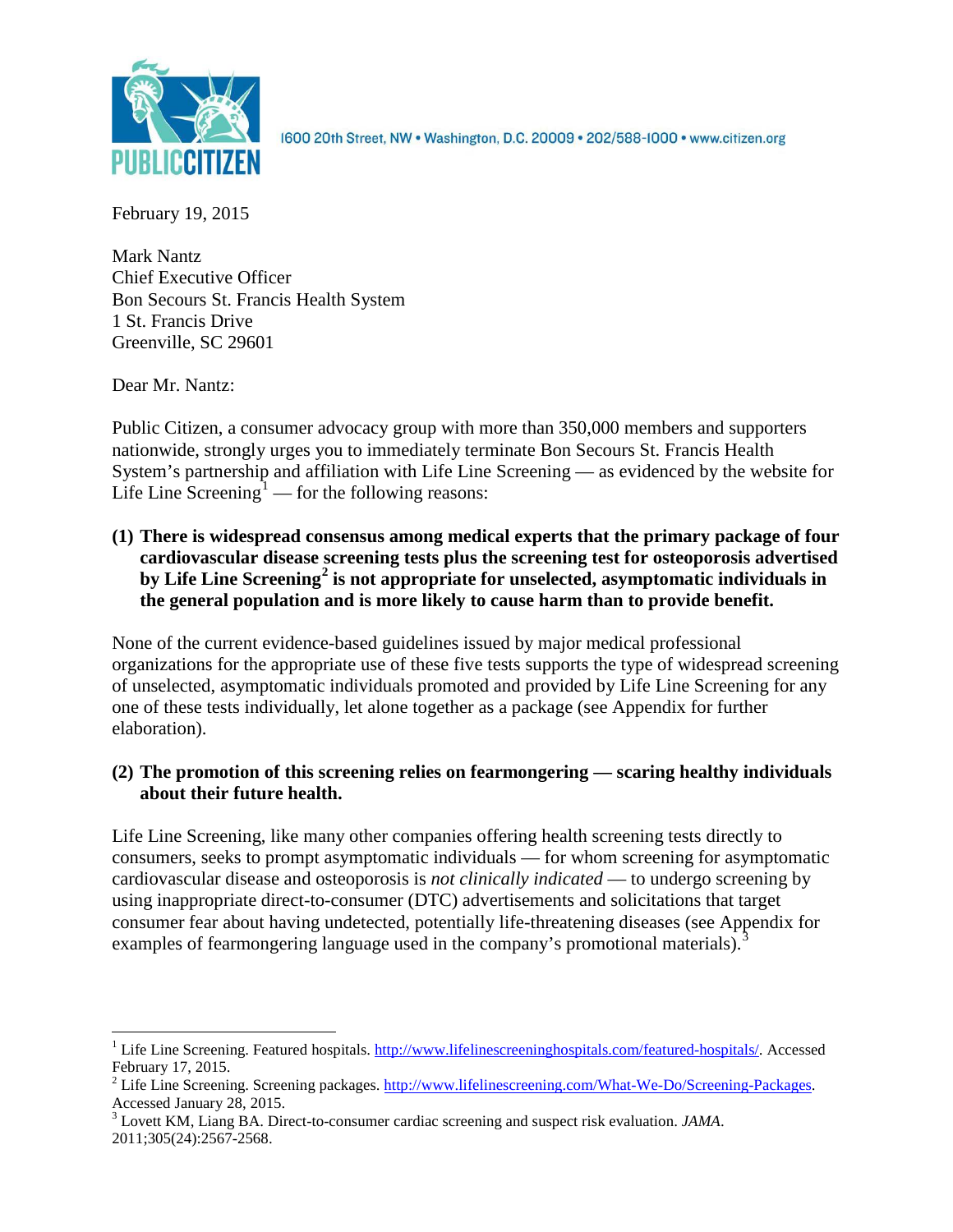#### **(3) For many people, false-positive test results from this screening can lead to unfounded anxiety and additional unnecessary, risky, and costly diagnostic procedures and treatment interventions.**[4](#page-1-0),[5](#page-1-1)

Because this screening is performed broadly on *unselected, predominantly asymptomatic populations* (i.e., those not at significant risk), many people will have false**-**positive test results. False-positive results can cause unfounded anxiety and lead to additional diagnostic procedures and treatments, exposing screened individuals to additional risk of physical harm without providing offsetting benefits.

In addition to physical and psychological harms, false-positive results from medically inappropriate screening tests also cause financial harms to the people screened and to others. Unnecessary costs are borne *directly* by the screened patients/consumers for the initial screening and for some of the unnecessary follow-up testing and treatment interventions. Additionally, *indirect* cost to the broader insured population results from insurance companies passing on the costs of superfluous follow-up testing and treatment via increased premiums.

#### **(4) Screening unselected, asymptomatic people will lead to** *overdiagnosis***, which occurs when individuals are diagnosed with conditions that will never cause symptoms or death.**

Some individuals undergoing inappropriate screening will have certain true-positive abnormal results, leading to the diagnosis of conditions that will never cause symptoms or death, a problem known as overdiagnosis.<sup>[6](#page-1-2)</sup> As with false-positive test results, overdiagnosis leads to unnecessary anxiety and unnecessary medical interventions. For example, imaging tests, such as the ultrasound cardiovascular disease screening tests offered by Life Line Screening, can detect abnormalities that for many people are minor and not destined to ever progress enough to cause symptoms or death; these people cannot benefit from treatment. In fact, they can only be harmed. When healthy people are systematically encouraged to get screened, overdiagnosis and the problems caused by it are made worse.<sup>[7](#page-1-3)</sup>

## **(5) The promotion and provision of this screening is** *unethical***.**

First, it is exploitative for Life Line Screening to profit from the promotion of medically nonbeneficial testing through the use of misleading advertisements and solicitations that play on people's fear. Second, this screening violates the ethical principles of beneficence (the duty to promote good and act in the best interest of the patient and the health of society) and nonmaleficence (the duty to do no harm to patients).<sup>[8](#page-1-4),[9](#page-1-5)</sup> Finally, direct-to-consumer promotional

<span id="page-1-4"></span>2012;157(10):747-748.

<span id="page-1-5"></span><span id="page-1-0"></span><sup>4</sup> Lovett KM, Liang BA. Direct-to-consumer cardiac screening and suspect risk evaluation. *JAMA*.

<span id="page-1-1"></span><sup>2011;305(24):2567-2568.</sup> <sup>5</sup> Perry S. Buyer beware on 'direct-to-consumer' health screenings. March 21, 2012. *MinnPost.*  [http://www.minnpost.com/second-opinion/2012/03/buyer-beware-direct-consumer-health-screenings.](http://www.minnpost.com/second-opinion/2012/03/buyer-beware-direct-consumer-health-screenings) Accessed January 14, 2015.

<span id="page-1-2"></span><sup>6</sup> Welch HG, Schwartz LM, Woloshin S. *Overdiagnosed: Making People Sick in the Pursuit of Health*. 1st ed. Boston, MA: Beacon Press; 2011: at *xiv*.<br><sup>7</sup> *Ibid*. Page 44.<br><sup>8</sup> Wallace EA, Schumann JH, Weinberger SE. Ethics of commercial screening tests. *Ann Intern Med*.

<span id="page-1-3"></span>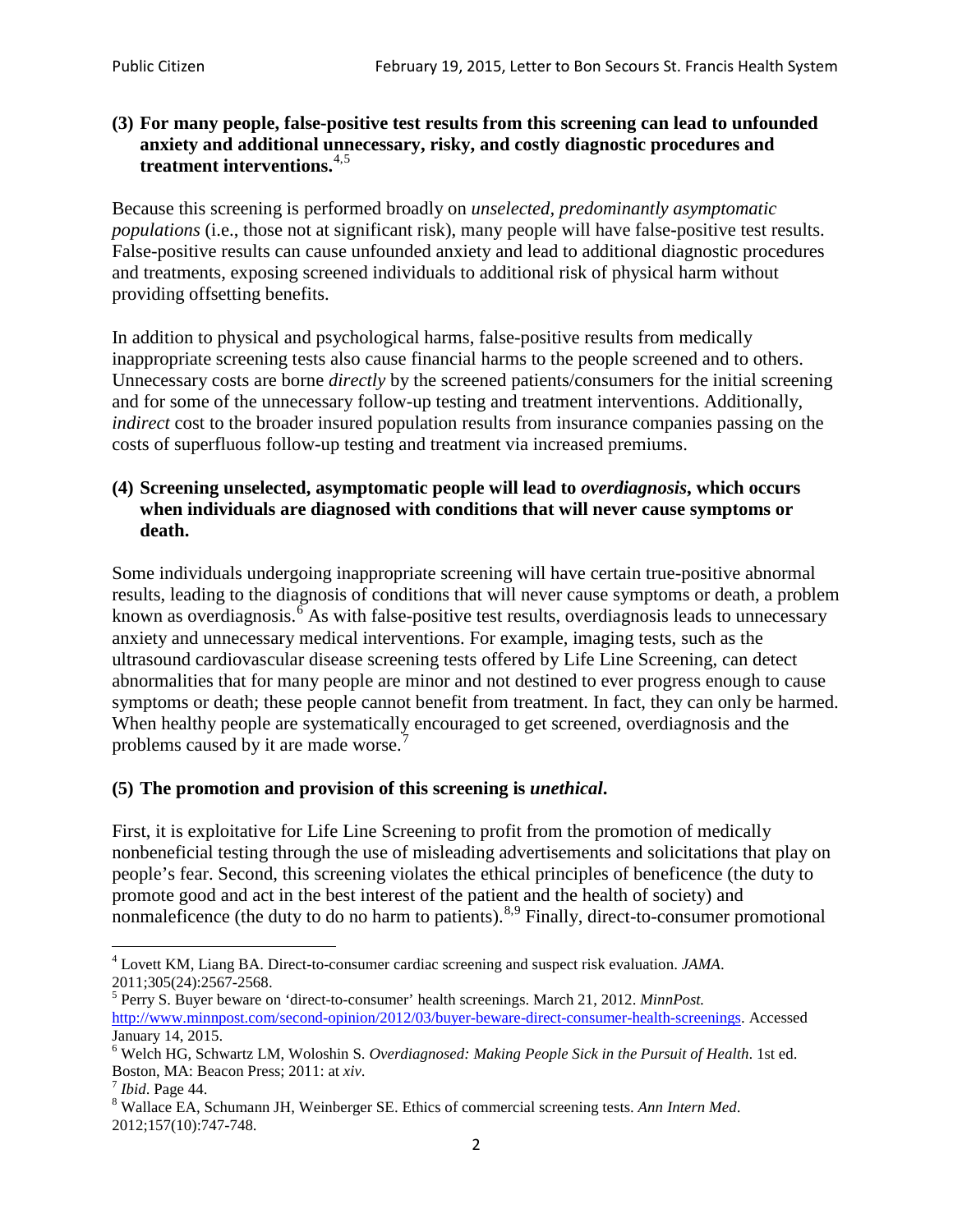materials for screening tests that fail to disclose published guidelines on recommended indications for these tests, as well as the risks of harm, violate the ethical principle of respect for persons and patient autonomy (the duty to protect and foster a patient's free, uncoerced choices). $10,11$  $10,11$ 

For these reasons, your institution's partnership with Life Line Screening does a great disservice to the community that you serve and adversely impacts public health more broadly. It is therefore imperative that your institution sever its relationship with Life Line Screening and refrain from endorsing the company's heavily promoted, nonselective, community**-**wide cardiovascular disease and osteoporosis screening programs.

Of note, many institutions like yours responded positively to similar requests from Public Citizen. In particular, on June 19, 2014, we wrote letters to 20 hospitals and medical institutions that had partnered with HealthFair, another company that inappropriately promotes similar direct-to-consumer cardiovascular disease screening tests, urging them to immediately sever their relationship with the company. [12](#page-2-2) Fifteen of the 20 institutions have informed either us or representatives of the news media that they have terminated or will be terminating their relationships with HealthFair. Public Citizen applauded these actions.

On August 11, 2014, the *Journal of the American Medical Association* published a Viewpoint article critical of hospital relationships with DTC disease screening companies.<sup>13</sup> The article co-authored by Erik Wallace, M.D., Associate Dean for the Colorado Springs Branch of the University of Colorado School of Medicine; John Schumann, M.D., Interim President, University of Oklahoma-Tulsa; and Steven Weinberger, M.D., Executive Vice President and Chief Executive Officer of the American College of Physicians, the pre**-**eminent national organization of internists — concluded as follows:

If the primary goal of hospitals and DTC screening companies is to improve the health of the populations they serve, then both entities should provide clear and convincing evidence of net benefit with the tests and treatments they offer. Given the controversy over the values and ethics of DTC screening companies and the services they offer, hospitals should clearly and publicly explain their relationships with DTC screening companies, given the lack of evidence to support mass vascular screenings. Hospitals also should justify such relationships transparently or, as Public Citizen suggests, sever such relationships.

Finally, we would also like to call to your attention the fact that on January 22, 2015, Public Citizen requested that the Federal Trade Commission investigate the advertising and promotional

<sup>&</sup>lt;sup>9</sup> Snyder L, American College of Physicians Ethics, Professionalism, and Human Rights Committee. American College of Physicians ethics manual. Sixth edition. Ann Intern Med. 2012;156(1):73-104.

<span id="page-2-0"></span><sup>&</sup>lt;sup>10</sup> Wallace EA, Schumann JH, Weinberger SE. Ethics of commercial screening tests. *Ann Intern Med*. 2012;157(10):747-748.

<span id="page-2-1"></span> $11$  Snyder L, American College of Physicians Ethics, Professionalism, and Human Rights Committee. American College of Physicians ethics manual: Sixth edition. *Ann Intern Med*. 2012;156(1):73-104.<br><sup>12</sup> Public Citizen. Letters to twenty hospitals and medical institutions asking them to end their partnerships with

<span id="page-2-2"></span>HealthFair. [http://www.citizen.org/hrg2206.](http://www.citizen.org/hrg2206) Accessed October 2, 2014.

<span id="page-2-3"></span><sup>13</sup> Wallace EA, Schumann JH, Weinberger SE. Hospital relationships with direct-to-consumer screening companies. *JAMA*. 2014;312(9):891-892. Published online August 11, 2014. doi:10.1001/jama.2014.9500.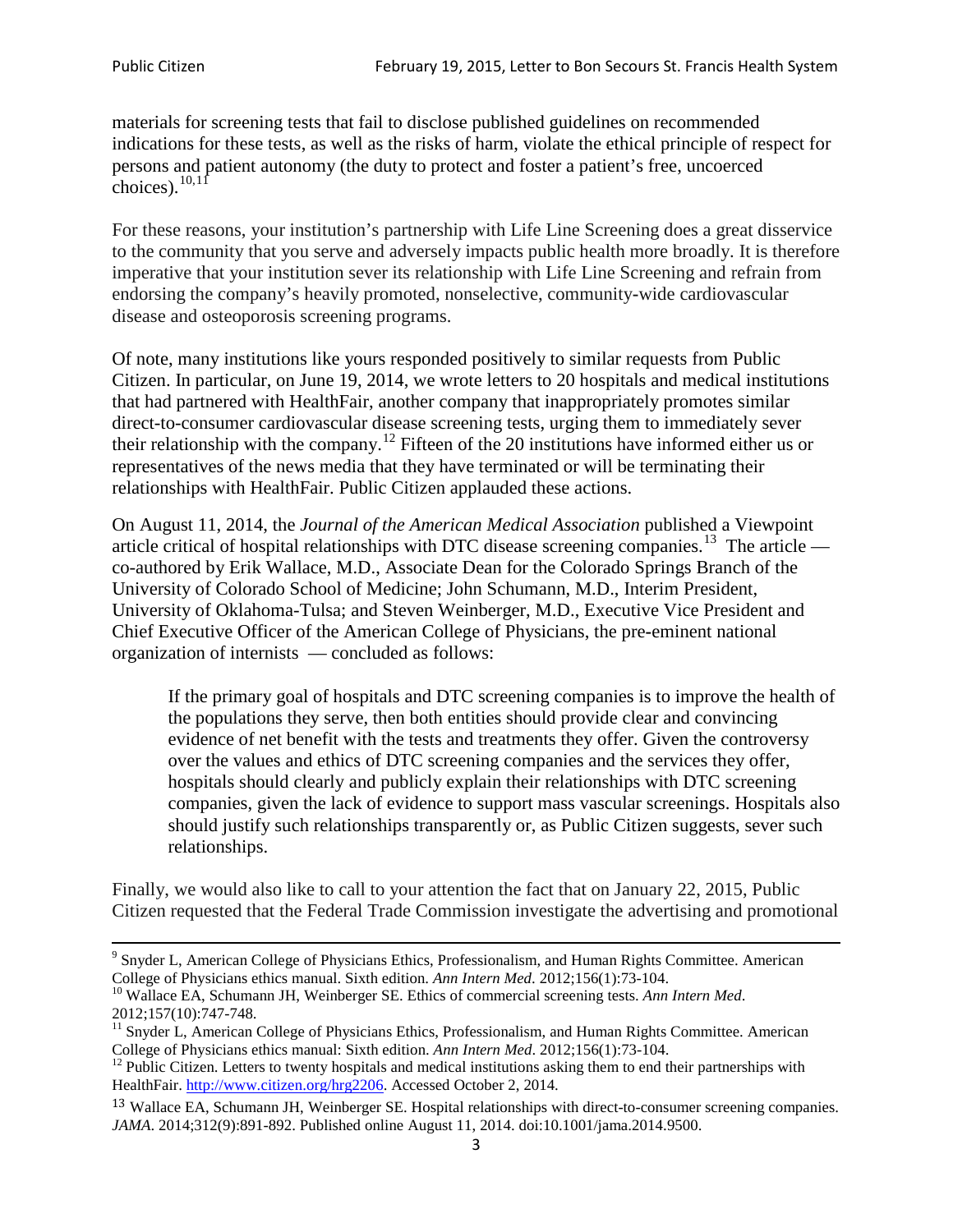activities of Life Line Screening. There is evidence that the company's advertising and promotional materials contain numerous statements that may be deceptive within the meaning of the Federal Trade Commission Act. These materials make unsubstantiated medical-benefit efficacy claims about Life Line Screening's primary cardiovascular disease and osteoporosis screening package, and they omit information material to consumers regarding the risks of adverse health-related outcomes and financial harms that may result from the screening.

Thank you for your prompt attention to this important patient safety and public health issue. Please contact us when you end your relationship with Life Line Screening.

Sincerely,

Vikram Krishnasamy, M.D., M.P.H. Researcher Public Citizen's Health Research Group

Michael Carome, M.D. **Director** Public Citizen's Health Research Group

Sidney M. Wolfe, M.D. Founder and Senior Adviser Public Citizen's Health Research Group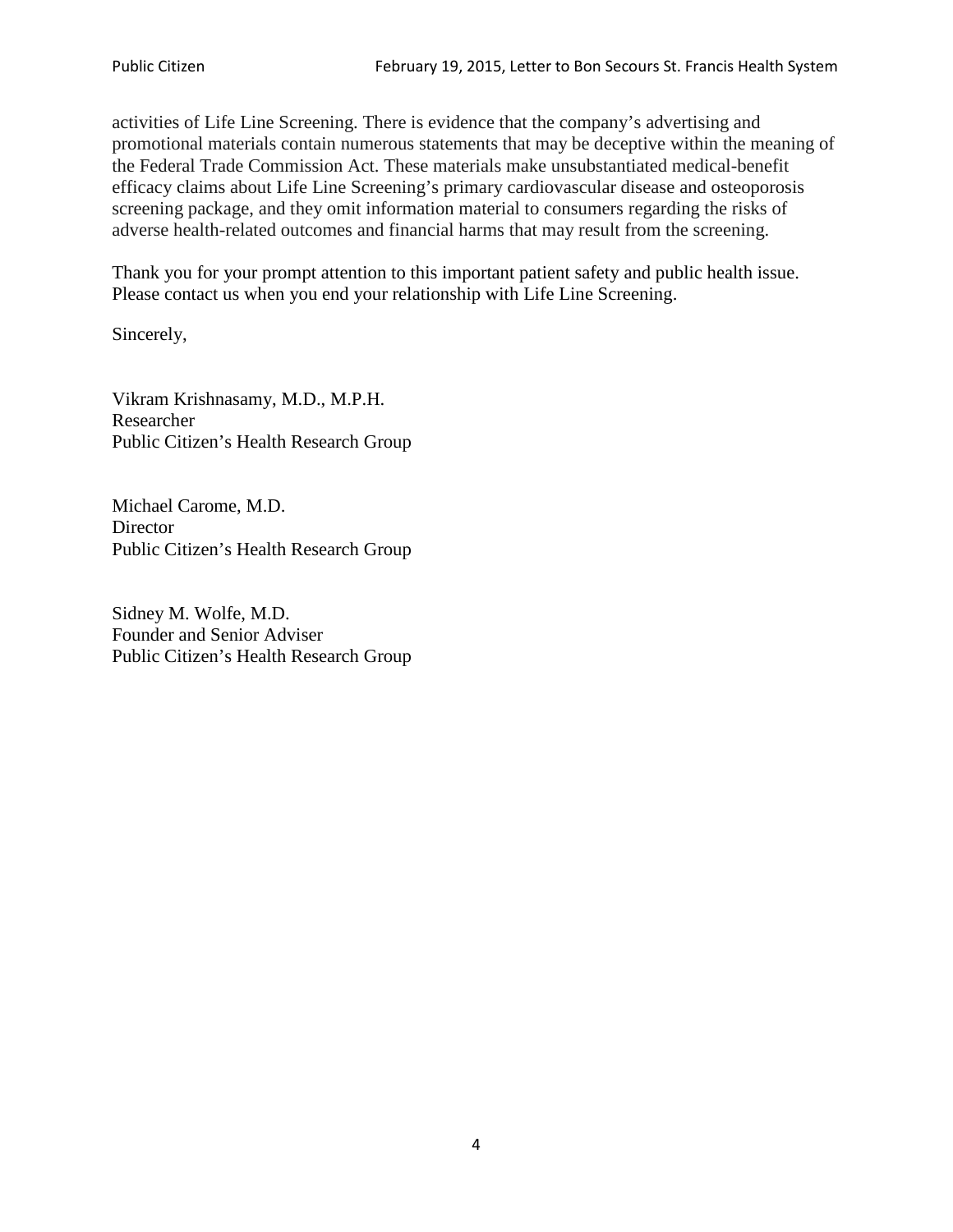# **Appendix**

## **Assessment of Cardiovascular Disease and Osteoporosis Screening Tests Offered by Life Line Screening**

Life Line Screening heavily promotes directly to consumers a package of four cardiovascular disease screening tests plus an osteoporosis risk assessment test.<sup>[14](#page-4-0),[15](#page-4-1)</sup> The four cardiovascular disease screening tests in the package are an electrocardiogram to screen for atrial fibrillation, a carotid artery ultrasound, an abdominal aortic aneurysm ultrasound, and a peripheral arterial disease test. The osteoporosis risk assessment test is an ultrasound of the heel bone to measure bone mass density.

Promotional materials describing these screening tests on the Life Line Screening website and in direct-to-consumer print solicitations mailed directly to people's homes misleadingly note the following:

Since our inception in 1993, we have screened nearly eight million people, and currently screen nearly one million people each year at over 16,000 screening events nationwide. Through this experience, we often identify serious health issues and **have helped save thousands of lives**. [16](#page-4-2) [Emphasis added]

"These screenings have **proven to be safe and accurate** in detecting your risks of stroke and vascular disease – so you and your doctor can do something about it before it's too late."<sup>[17](#page-4-3)</sup> [Emphasis added]

The Life Line Screening promotional materials recommend that adults over age 50 undergo these five screening tests annually:<sup>[18](#page-4-4),[19,](#page-4-5)[20,](#page-4-6)[21](#page-4-7),[22](#page-4-8)</sup>

Q. Who needs to be screened?

A. The answer is anyone over 50 who wants to be proactive about his or her health. …

Received November 2014.<br><sup>16</sup> Life Line Screening. Who we are. http://www.lifelinescreening.com/Who-We-Are. Accessed January 9, 2015.

<span id="page-4-3"></span><span id="page-4-2"></span><sup>17</sup> Undated letter from Kevin DeWeese, Director of Clinical Operations, Life Line Screening, to a consumer. Received November 2014.

<span id="page-4-0"></span><sup>&</sup>lt;sup>14</sup> Life Line Screening. Screening packages. [http://www.lifelinescreening.com/What-We-Do/Screening-Packages.](http://www.lifelinescreening.com/What-We-Do/Screening-Packages) AccessedJanuary 9, 2015.

<span id="page-4-1"></span><sup>&</sup>lt;sup>15</sup> Undated letter from Kevin DeWeese, Director of Clinical Operations, Life Line Screening, to a consumer.

<span id="page-4-4"></span><sup>&</sup>lt;sup>18</sup> Life Line Screening. Atrial fibrillation screening. [http://www.lifelinescreening.com/What-We-Do/What-We-](http://www.lifelinescreening.com/What-We-Do/What-We-Screen-For/Atrial-Fibrillation)[Screen-For/Atrial-Fibrillation.](http://www.lifelinescreening.com/What-We-Do/What-We-Screen-For/Atrial-Fibrillation) Accessed January 9, 2015.

<sup>&</sup>lt;sup>19</sup> Life Line Screening. Carotid artery disease screening. [http://www.lifelinescreening.com/What-We-Do/What-We-](http://www.lifelinescreening.com/What-We-Do/What-We-Screen-For/Carotid-Artery-Disease)

<span id="page-4-6"></span><span id="page-4-5"></span>[Screen-For/Carotid-Artery-Disease.](http://www.lifelinescreening.com/What-We-Do/What-We-Screen-For/Carotid-Artery-Disease) Accessed January 9, 2015.<br><sup>20</sup> Life Line Screening. Abdominal aortic aneurysm screening.. http://www.lifelinescreening.com/What-We-Do/What-We-Do/What-We-Screen-For/Abdominal-Aortic-Aneury

<span id="page-4-7"></span><sup>&</sup>lt;sup>21</sup> Life Line Screening. Peripheral arterial disease screening. [http://www.lifelinescreening.com/What-We-Do/What-](http://www.lifelinescreening.com/What-We-Do/What-We-Screen-For/Peripheral-Arterial-Disease)

<span id="page-4-8"></span>[We-Screen-For/Peripheral-Arterial-Disease.](http://www.lifelinescreening.com/What-We-Do/What-We-Screen-For/Peripheral-Arterial-Disease) Accessed January 9, 2015.<br><sup>22</sup> Life Line Screening. Osteoporosis screening/bone density test. [http://www.lifelinescreening.com/What-We-](http://www.lifelinescreening.com/What-We-Do/What-We-Screen-For/Osteoporosis)[Do/What-We-Screen-For/Osteoporosis.](http://www.lifelinescreening.com/What-We-Do/What-We-Screen-For/Osteoporosis) Accessed January 9, 2015.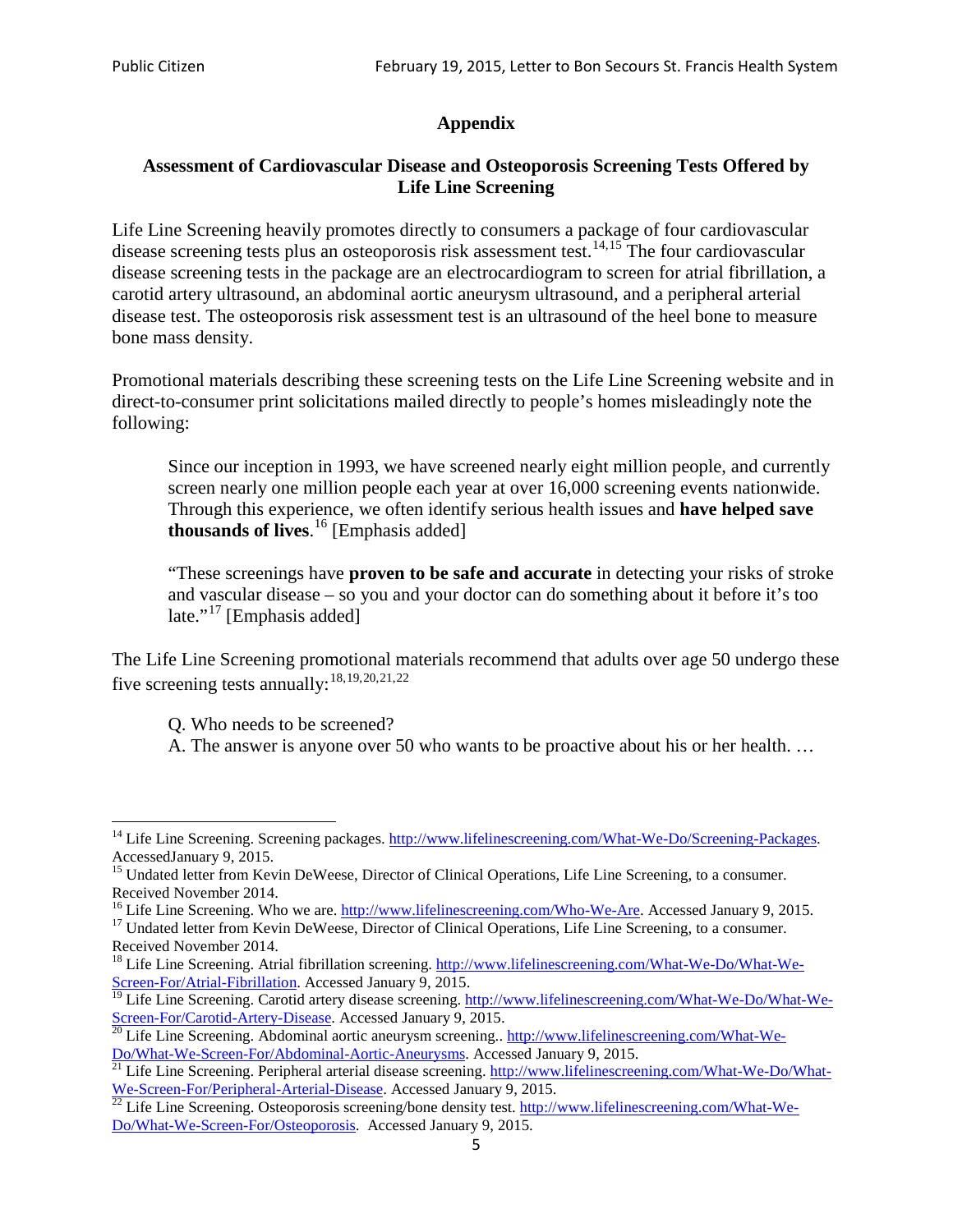However if you have a family history of stroke or heart disease, or if you have high risk factors such as being overweight, high cholesterol, smoking, or lack exercise you may wish to be screened, even if you are in your  $40^\circ$ s.<sup>[23](#page-5-0)</sup>

Life Line Screening's primary package is offered at a price of \$149, purportedly providing consumers a "savings of \$181."[24](#page-5-1)

Life Line Screening seeks to prompt asymptomatic individuals for whom screening for asymptomatic cardiovascular disease and osteoporosis is *not clinically indicated* to undergo screening by using inappropriate direct-to-consumer advertisements and solicitations that target consumer fear about having undetected, potentially life-threatening diseases.<sup>[25](#page-5-2)</sup> Examples of such statements found on Life Line Screening's website and print solicitation materials include the following:

- Website: "The absence of risk factors does **not** guarantee that a person will not die from a heart attack. In fact, 1 in 3 people who develop a myocardial infarction (MI) will not have any of the conventional risk factors, which include smoking, unhealthy diet, obesity, physical inactivity, high blood pressure, diabetes and raised lipids."[26](#page-5-3) [Emphasis in original]
- Website: "Similarly, **80% – 85% of strokes occur without warning in asymptomatic patients**, so they can only be significantly reduced by finding and treating the disease before it happens."<sup>[27](#page-5-4)</sup> [Emphasis added]
- Website: "Abdominal aortic aneurysms pose a threat because **they are usually silent until a medical emergency occurs**."[28](#page-5-5) [Emphasis added]
- Website: "**Aneurysms are a health risk because they can burst or rupture. A ruptured aneurysm can cause severe internal bleeding, which can lead to shock or even death.**"<sup>[29](#page-5-6)</sup> [Emphasis in original]
- Website: "Your carotid arteries are the two large blood vessels in your neck that supply blood to your brain. When these arteries become clogged with cholesterol, they become

<span id="page-5-0"></span><sup>&</sup>lt;sup>23</sup> Life Line Screening. Questions  $\&$  answers about Life Line Screening. Enclosure to undated letter from Kevin DeWeese, Director of Clinical Operations, Life Line Screening, to a consumer. Received November 2014. 24 Undated letter from Kevin DeWeese, Director of Clinical Operations, Life Line Screening, to a consumer.

<span id="page-5-1"></span>Received November 2014.

<span id="page-5-2"></span><sup>25</sup> Lovett KM, Liang BA. Direct-to-consumer cardiac screening and suspect risk evaluation. *JAMA*.  $2011;305(24):2567-2568$ .<br><sup>26</sup> Life Line Screening. The benefits of ultrasound screening in key cardiovascular disease areas.

<span id="page-5-3"></span>[http://www.lifelinescreeningresearch.com/the-benefits-of-ultrasound-screening/.](http://www.lifelinescreeningresearch.com/the-benefits-of-ultrasound-screening/) Accessed January 9, 2015.<br><sup>28</sup> Life Line Screening. Abdominal aortic aneurysm screening. http://www.lifelinescreening.com/What-We-<br><sup>28</sup> Life L

<span id="page-5-5"></span><span id="page-5-4"></span>[Do/What-We-Screen-For/Abdominal-Aortic-Aneurysms.](http://www.lifelinescreening.com/What-We-Do/What-We-Screen-For/Abdominal-Aortic-Aneurysms) Accessed January 9, 2015. <sup>29</sup> Life Line Screening. Abdominal aortic aneurysm (AAA).

<span id="page-5-6"></span>[http://www.lifelinescreening.com/~/media/Files/US/pdfs/FactSheetAAAupdated.ashx.](http://www.lifelinescreening.com/~/media/Files/US/pdfs/FactSheetAAAupdated.ashx) Accessed January 9, 2015.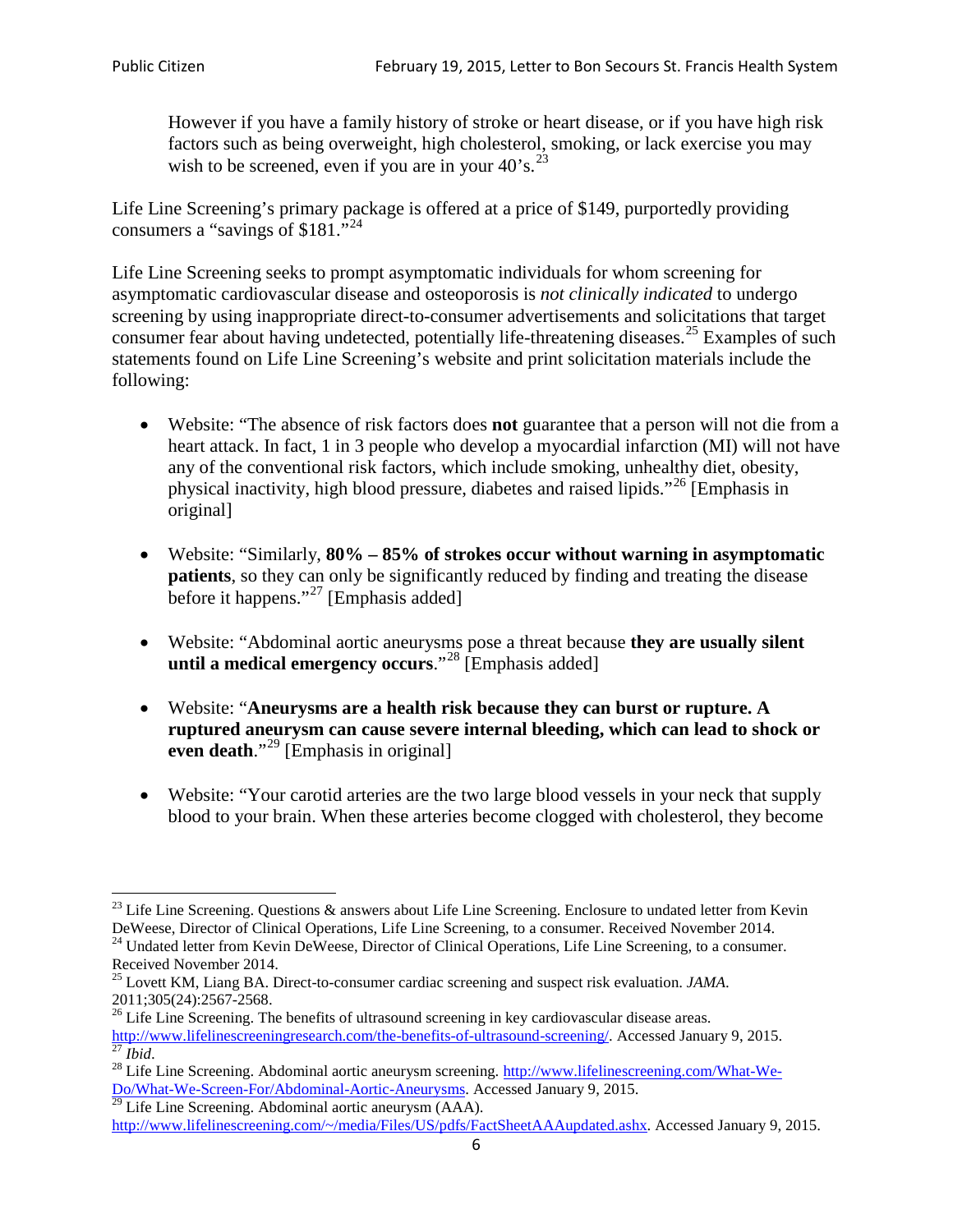**dangerously narrow**. **If a blood clot occurs in the carotid arteries, then blood cannot reach your brain and a stroke can result**. "<sup>[30](#page-6-0)</sup> [Emphasis added]

- Website: "A ruptured aortic aneurysm can cause massive internal bleeding and requires prompt emergency treatment to prevent death. **It is estimated that 80% of people with a ruptured aneurysm will die, and that many of these will die before being able to reach a hospital.**"<sup>[31](#page-6-1)</sup> [Emphasis added]
- Website: "As we age, bones begin to break down faster than new bone can be formed. Osteoporosis removes minerals from bones until they become so weak and brittle that they fracture very easily. Actions such as bending to pick up a newspaper, lifting a vacuum, or even coughing can cause a fracture. **Some fractures, such as hip fractures, may require hospitalization or major surgery, and may result in disability or even**  death."<sup>[32](#page-6-2)</sup> [Emphasis added]
- Direct-to-consumer letter: "These screenings have proven to be safe and accurate in detecting **your risks of stroke and vascular disease** – so you and your doctor **can do something about it before it's too late.**"<sup>[33](#page-6-3)</sup> [Emphasis added]
- Direct-to-consumer letter: "The lifetime risk of stroke for middle-aged men and women is 1 in 5 for women and 1 in 6 for men, and **it takes a terrible toll on families**."[34](#page-6-4) [Emphasis added]
- Direct-to-consumer letter: "Life Line Screening has conducted nearly 8 million screenings, and customers sometimes tell us they feel the **screenings saved their lives**."[35](#page-6-5) [Emphasis added]
- Direct-to-consumer letter:  $36$  "What's inside your arteries?" [Emphasis in original]

As discussed below, a review of current evidence-based guidelines and relevant scientific literature fails to provide support for use of these five tests — individually or together as a package — for widespread screening of asymptomatic individuals in the general adult population over age 50 on a one-time basis, let alone annually. For many individuals, the risks of harm outweigh the benefits of the testing. Moreover, since the tests are not clinically indicated for most people being screened, and since many people will undergo additional unnecessary testing, these screenings are resulting in financial harm to many individuals.

<span id="page-6-0"></span><sup>&</sup>lt;sup>30</sup> Life Line Screening. Carotid artery disease screening. [http://www.lifelinescreening.com/What-We-Do/What-We-](http://www.lifelinescreening.com/What-We-Do/What-We-Screen-For/Carotid-Artery-Disease)[Screen-For/Carotid-Artery-Disease.](http://www.lifelinescreening.com/What-We-Do/What-We-Screen-For/Carotid-Artery-Disease) Accessed January 9, 2015.<br><sup>31</sup> *Ibid.* 32 Life Line Screening. Osteoporosis screening/bone density test. [http://www.lifelinescreening.com/What-We-](http://www.lifelinescreening.com/What-We-Do/What-We-Screen-For/Osteoporosis)

<span id="page-6-2"></span><span id="page-6-1"></span>[Do/What-We-Screen-For/Osteoporosis.](http://www.lifelinescreening.com/What-We-Do/What-We-Screen-For/Osteoporosis) Accessed January 9, 2015. <sup>33</sup> Undated letter from Kevin DeWeese, Director of Clinical Operations, Life Line Screening, to a consumer.

<span id="page-6-3"></span>Received November 2014.<br><sup>34</sup> Ibid.

<span id="page-6-4"></span>

<span id="page-6-5"></span><sup>34</sup> *Ibid*. 35 *Ibid*. 36 *Ibid*.

<span id="page-6-6"></span>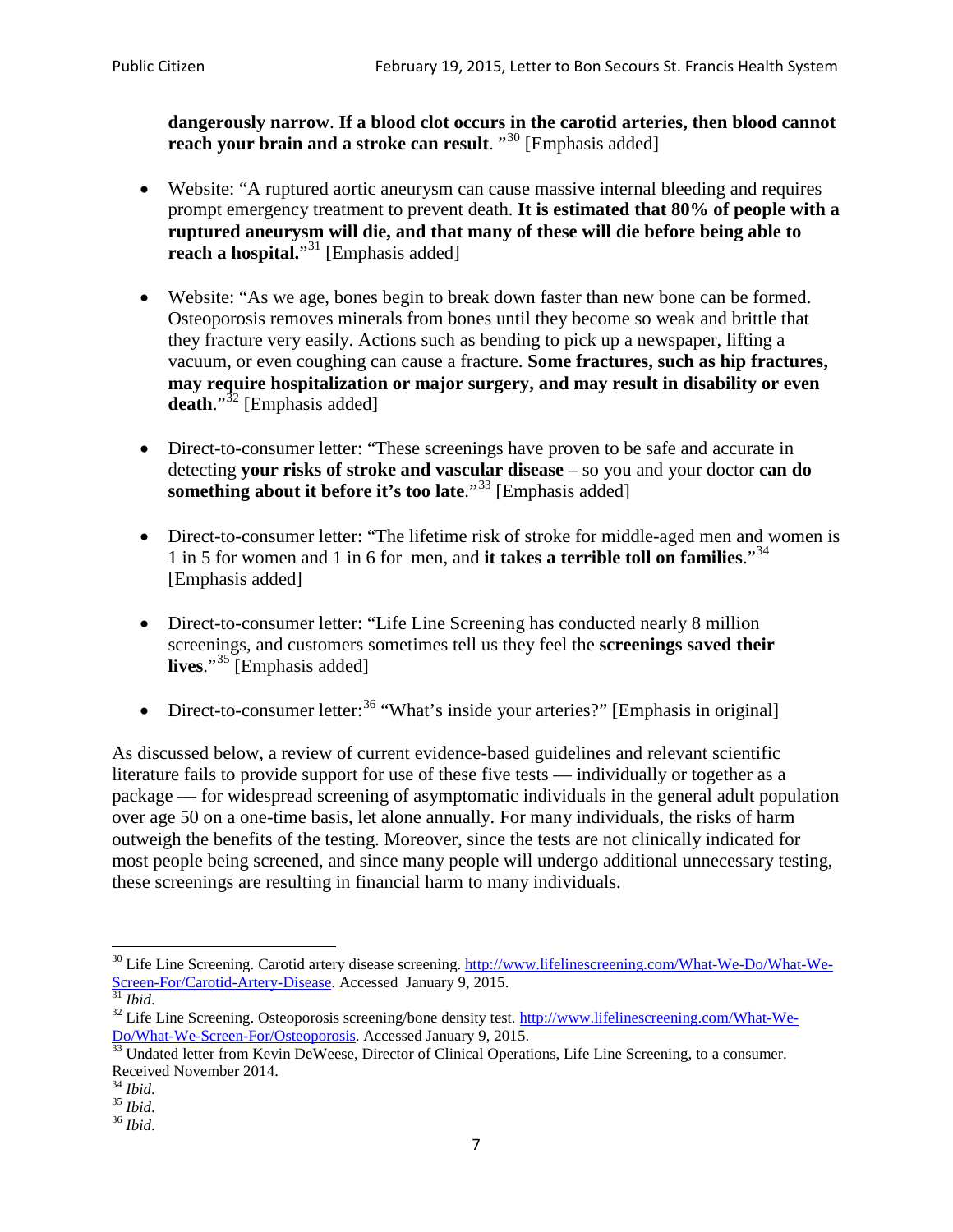Although the following screening tests sound appealing, each one either: (a) clinically benefits only appropriately selected high-risk groups of patients (rather than *all* adults over age 50); or (b) has not been scientifically proven to provide any clinically meaningful benefit to anyone. Widespread and indiscriminate use of these tests is likely to be harmful to large numbers of individuals in the general, asymptomatic population by yielding a significant number of falsepositive test results, leading to subsequent unnecessary diagnostic procedures and treatments, associated adverse effects of those procedures and treatments, and unwarranted anxiety in tested individuals. In addition, some individuals undergoing inappropriate screening will have truepositive abnormal results, but the abnormalities found will never cause symptoms or death, leading to overdiagnosis.

# **A. Atrial fibrillation screening with electrocardiogram (ECG):**

The Life Line Screening online promotional materials state:<sup>[37](#page-7-0)</sup>

Atrial Fibrillation is the most common type of heart arrhythmia (abnormal heartbeat). It occurs when the heart's upper chambers (the atria) beat irregularly or quiver. Without an effective heartbeat blood isn't pumped completely out of the atria, causing blood to pool and possibly clot. A clot can travel to other parts of the body, including the brain, where it may result in stroke.

Screening for Atrial Fibrillation

• A non-invasive procedure used to detect irregular heartbeat (a major risk factor for stroke), an Atrial Fibrillation screening is performed by attaching [ECG] electrodes above your wrists and ankles.

Who should have an atrial fibrillation screening?

• Anyone with risk factors for stroke, atrial fibrillation or carotid artery disease

How often should I get an atrial fibrillation screening?

• Annually

<span id="page-7-1"></span>However, we are not aware of any major medical professional organization that endorses widespread screening of asymptomatic patients younger than age 65 for atrial fibrillation. In addition, atrial fibrillation can be detected in most patients who have the condition simply by checking for an irregularly irregular pulse during a physical exam.

In 2011, the American Heart Association (AHA) and the American Stroke Association (ASA) jointly issued updated evidence-based guidelines for the primary prevention of stroke.<sup>[38](#page-7-1)</sup> The

<span id="page-7-0"></span><sup>&</sup>lt;sup>37</sup> Life Line Screening. Atrial fibrillation screening. [http://www.lifelinescreening.com/What-We-Do/What-We-](http://www.lifelinescreening.com/What-We-Do/What-We-Screen-For/Atrial-Fibrillation)[Screen-For/Atrial-Fibrillation.](http://www.lifelinescreening.com/What-We-Do/What-We-Screen-For/Atrial-Fibrillation) Accessed January 9, 2015.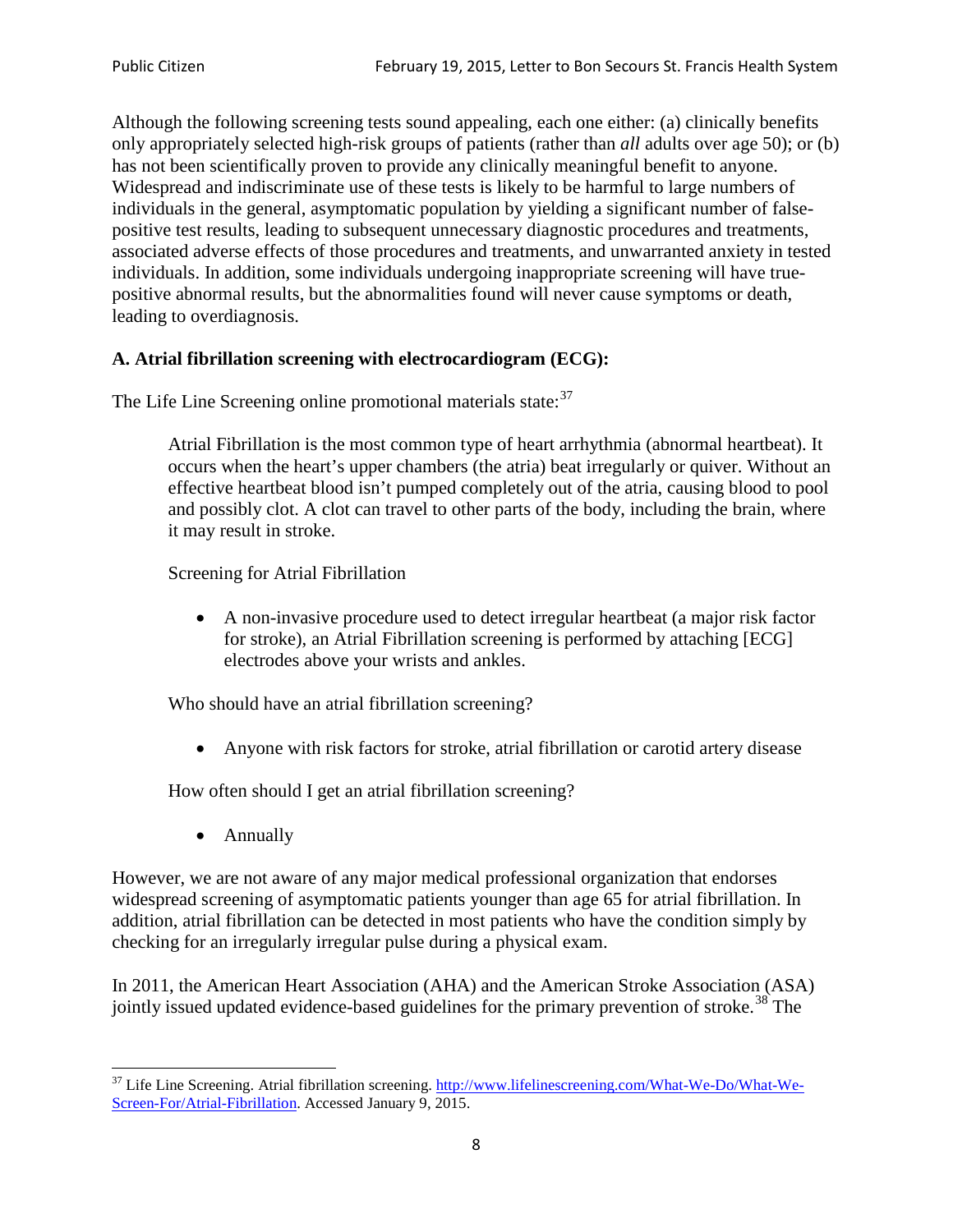American Academy of Neurology (AAN) affirmed the value of these guidelines. The 2011 AHA/ASA guidelines provided the following recommendation regarding screening for atrial fibrillation:

Active screening for atrial fibrillation in patients >65 years of age in primary care settings using pulse taking followed by an ECG as indicated can be useful.

In 2014, the AHA and the ASA issued updated evidence-based guidelines for the primary prevention of stroke.<sup>[39](#page-8-0)</sup> The AAN again affirmed the value of the updated guidelines, and the American Association of Neurological Surgeons, the Congress of Neurological Surgeons and the Preventive Cardiovascular Nurses Association endorsed them. The update provided the following recommendation regarding screening for atrial fibrillation:

Active screening for AF in the primary care setting in patients >65 years of age by pulse assessment followed by ECG as indicated can be useful.

In 2010 and 2012, the European Society of Cardiology issued evidence-based guidelines that similarly recommended that patients ages 65 and older be screened for atrial fibrillation by their primary health care providers by checking the pulse, followed by an ECG in case of irregularity. $40,41$  $40,41$ 

# **B. Stroke/Carotid Artery Ultrasound:**

The Life Line Screening online promotional materials state:<sup>[42](#page-8-3)</sup>

Your carotid arteries are the two large blood vessels in your neck that supply blood to your brain. When these arteries become clogged with cholesterol, they become dangerously narrow. If a blood clot occurs in the carotid arteries, then blood cannot reach your brain and a stroke can result. …

<sup>&</sup>lt;sup>38</sup> Goldstein LB, Bushnell CD, Adams RJ, et al. Guidelines for the primary prevention of stroke: A guideline for healthcare professionals from the American Heart Association/American Stroke Association. *Stroke*.

<sup>2011;42(2):517-584.</sup> [see page 1 for title, authors, ANA affirmation; see page 21 for recommendation]

<span id="page-8-0"></span> $\frac{2011,42(2)(317,601)}{39}$  Meschia JF, Bushnell C, Goden-Albala B, et al. Guidelines for the primary prevention of stroke: A statement for healthcare professionals from the American Heart Association/American Stroke Association. *Stroke*.

<sup>2014;45(12):3754-3832.</sup> [see page 1 for title, authors, ANA affirmation and other endorsements; see page 24 for recommendation]

<span id="page-8-1"></span><sup>40</sup> Camm AJ, Kirchhof P, Lip GYH, et al. Guidelines for the management of atrial fibrillation: The Task Force for the Management of Atrial Fibrillation of the European Society of Cardiology (ESC). *Eur Heart J*. 2010;31:2369- 2429. [See page 50]

<span id="page-8-2"></span><sup>41</sup> Camm AJ, Lip GYH, De Caterina R, et al. 2012 focused update of the ESC Guidelines for the management of atrial fibrillation: An update of the 2010 ESC Guidelines for the management of atrial fibrillation. *Eur Heart J*.

<span id="page-8-3"></span><sup>&</sup>lt;sup>2012</sup>;23(21):2719-2747. [See page 2733] 42 Life Line Screening. [http://www.lifelinescreening.com/What-We-Do/What-We-](http://www.lifelinescreening.com/What-We-Do/What-We-Screen-For/Carotid-Artery-Disease)[Screen-For/Carotid-Artery-Disease.](http://www.lifelinescreening.com/What-We-Do/What-We-Screen-For/Carotid-Artery-Disease) Accessed January 9, 2015.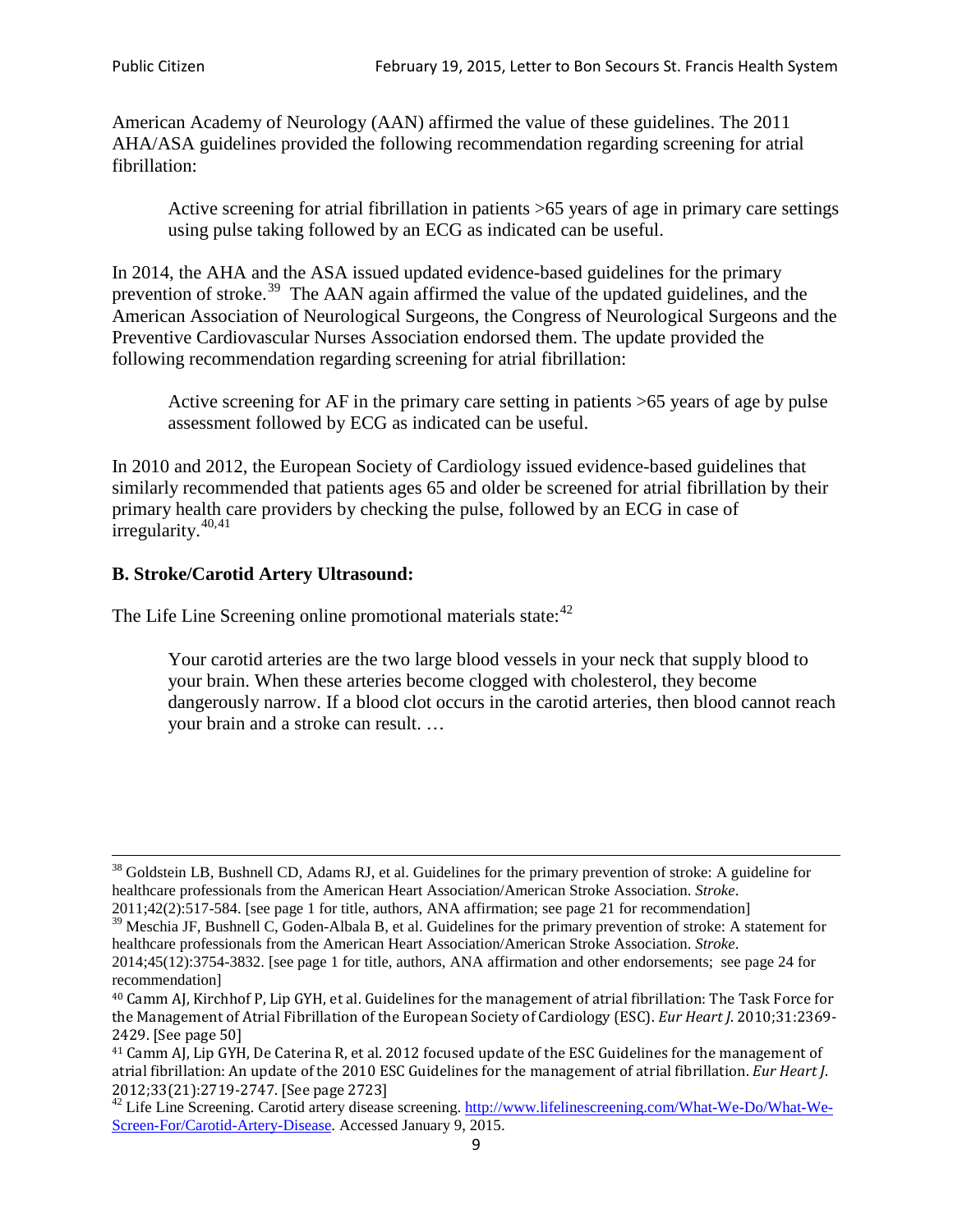Carotid Artery Disease (Plaque) Screening

• Simple, painless and non-invasive, this screening uses cutting-edge Doppler color flow ultrasound technology to create images of the carotid arteries while also measuring blood flow through them.

Who should have a carotid artery screening?

- Anyone over age 50
- Anyone over age 40 with risk factors

How often should I get a carotid artery screening?

• Annually

However, several major medical professional organizations affirmatively recommend *against* indiscriminate screening with carotid artery ultrasounds in low-risk, asymptomatic individuals, and we are not aware of any major medical professional organization that endorses such screening.

Good evidence indicates that although stroke is a leading cause of death and disability in the United States, a relatively small proportion of all disabling, unheralded strokes are due to carotid artery disease. Studies also suggest that only about 1 percent of the general population older than 65 has severe carotid artery stenosis (60 to 90 percent narrowing).<sup>[43](#page-9-0)</sup> Carotid artery stenosis is more prevalent in older adults, smokers, those with hypertension and those with heart disease; unfortunately, research has not found any single risk factor or clinically useful risk stratification tool that can reliably and accurately distinguish people who have clinically important carotid artery stenosis from those who do not.<sup>[44](#page-9-1)</sup>

In 2006, the AHA and the ASA issued a series of evidence-based guidelines for the primary prevention of stroke.<sup>[45](#page-9-2)</sup> The value of the guidelines was affirmed by the AAN. Although the guidelines did not include a specific recommendation about screening the general population for asymptomatic carotid stenosis, they did state the following:

Although highly selected patients may benefit, screening of general populations for asymptomatic carotid stenosis is unlikely to be cost-effective. The cost-effectiveness of even a one-time screening approach would be highly dependent on the ability to identify a group of persons with a high pretest likelihood of having high-grade asymptomatic disease, the availability of a screening test with a very high sensitivity and specificity when used on a side-scale basis, and very low perioperative complication rates.

<span id="page-9-0"></span> $^{43}$  U.S. Preventive Services Task Force. Screening for carotid artery stenosis: U.S. Preventive Services Task Force recommendation statement. Ann Intern Med. 2007;147(12):854-859.

<span id="page-9-2"></span>

<span id="page-9-1"></span><sup>&</sup>lt;sup>44</sup> *Ibid*. <sup>45</sup> Goldstein LB, Adams R, Alberts MJ, et al. Primary prevention of ischemic stroke: A guideline from the American <sup>45</sup> Goldstein LB, Adams R, Alberts MJ, et al. Primary prevention of ischemic stroke: A guide Heart Association/American Stroke Association Stroke Council. *Stroke*. 2006;37(6):1583-633.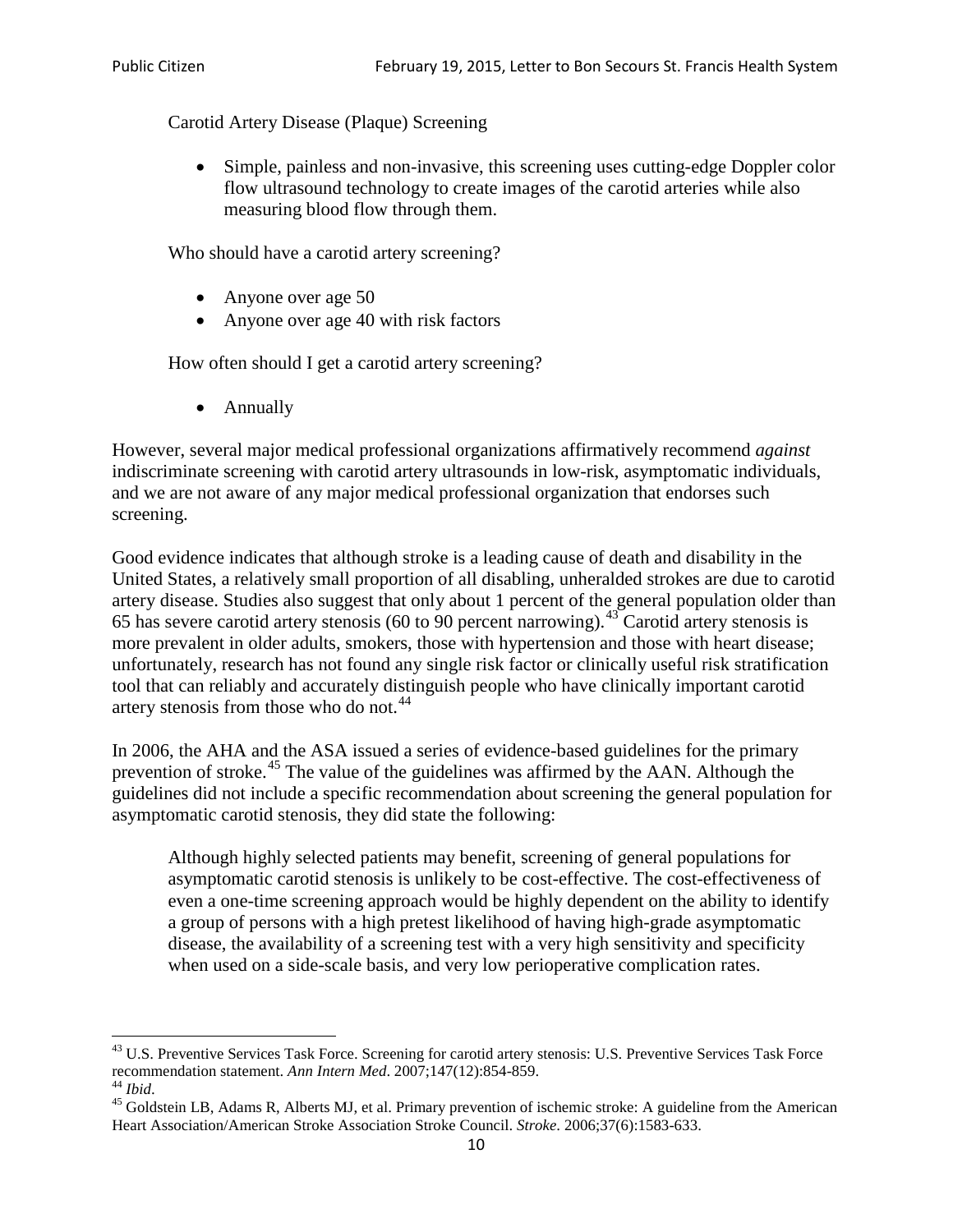These conditions for cost-effective screening are not met for carotid artery ultrasound screening of asymptomatic individuals in the general population, as discussed below.

In 2011, the AHA and the ASA issued updated guidelines for the primary prevention of stroke, the value of which was again affirmed by the  $AAN<sup>46</sup>$  $AAN<sup>46</sup>$  $AAN<sup>46</sup>$ . The updated guidelines stated the following:

Population screening for asymptomatic carotid artery stenosis is not recommended.

In 2014, the AHA and the ASA issued updated guidelines for the primary prevention of stroke.<sup>47</sup> The AAN again affirmed the value of the updated guidelines, and the American Association of Neurological Surgeons, the Congress of Neurological Surgeons, and the Preventive Cardiovascular Nurses Association endorsed them. The updated guidelines stated the following:

Screening low-risk populations for asymptomatic carotid artery stenosis is not recommended.

In 2007, the U.S. Preventive Services Task Force (USPSTF) issued an evidence-based grade D recommendation *against* screening for asymptomatic carotid artery stenosis in the general population.[48](#page-10-2) In making this a grade D recommendation, the USPSTF concluded with moderate certainty that for individuals with asymptomatic carotid artery stenosis, the benefits of screening do not outweigh the harms. It noted, in particular, the following:

#### **Importance**

Good evidence indicates that although stroke is a leading cause of death and disability in the United States, a relatively small proportion of all disabling, unheralded strokes is due to [carotid artery stenosis].

#### **Detection**

The most feasible screening test for severe [carotid artery stenosis] (for example, 60% to 99% stenosis) is duplex ultrasonography. Good evidence indicates that this test has moderate sensitivity and specificity and yields many false-positive results. A positive result on duplex ultrasonography is often confirmed by digital subtraction angiography, which is more accurate but can cause serious adverse events. Noninvasive confirmatory tests, such as magnetic resonance angiography, involve some inaccuracy. Given these facts, some people with false-positive test results may receive unnecessary invasive carotid endarterectomy surgery.

<span id="page-10-0"></span><sup>&</sup>lt;sup>46</sup> Goldstein LB, Bushnell CD, Adams RJ, et al. Guidelines for the primary prevention of stroke: A guideline for healthcare professionals from the American Heart Association/American Stroke Association. *Stroke*.<br>2011;42(2):517-584. [see page 1 for title, authors, ANA affirmation; see page 25 for recommendation]

<span id="page-10-1"></span><sup>&</sup>lt;sup>47</sup> Meschia JF, Bushnell C, Goden-Albala B, et al. Guidelines for the primary prevention of stroke: A statement for healthcare professionals from the American Heart Association/American Stroke Association. *Stroke*. 2014;45(12):3754-3832. [see page 1 for title, authors, ANA affirmation and other endorsements; see page 30 for

recommendation]

<span id="page-10-2"></span><sup>&</sup>lt;sup>48</sup> U.S. Preventive Services Task Force. Screening for carotid artery stenosis: U.S. Preventive Services Task Force recommendation statement. *Ann Intern Med*. 2007;147(12):854-9.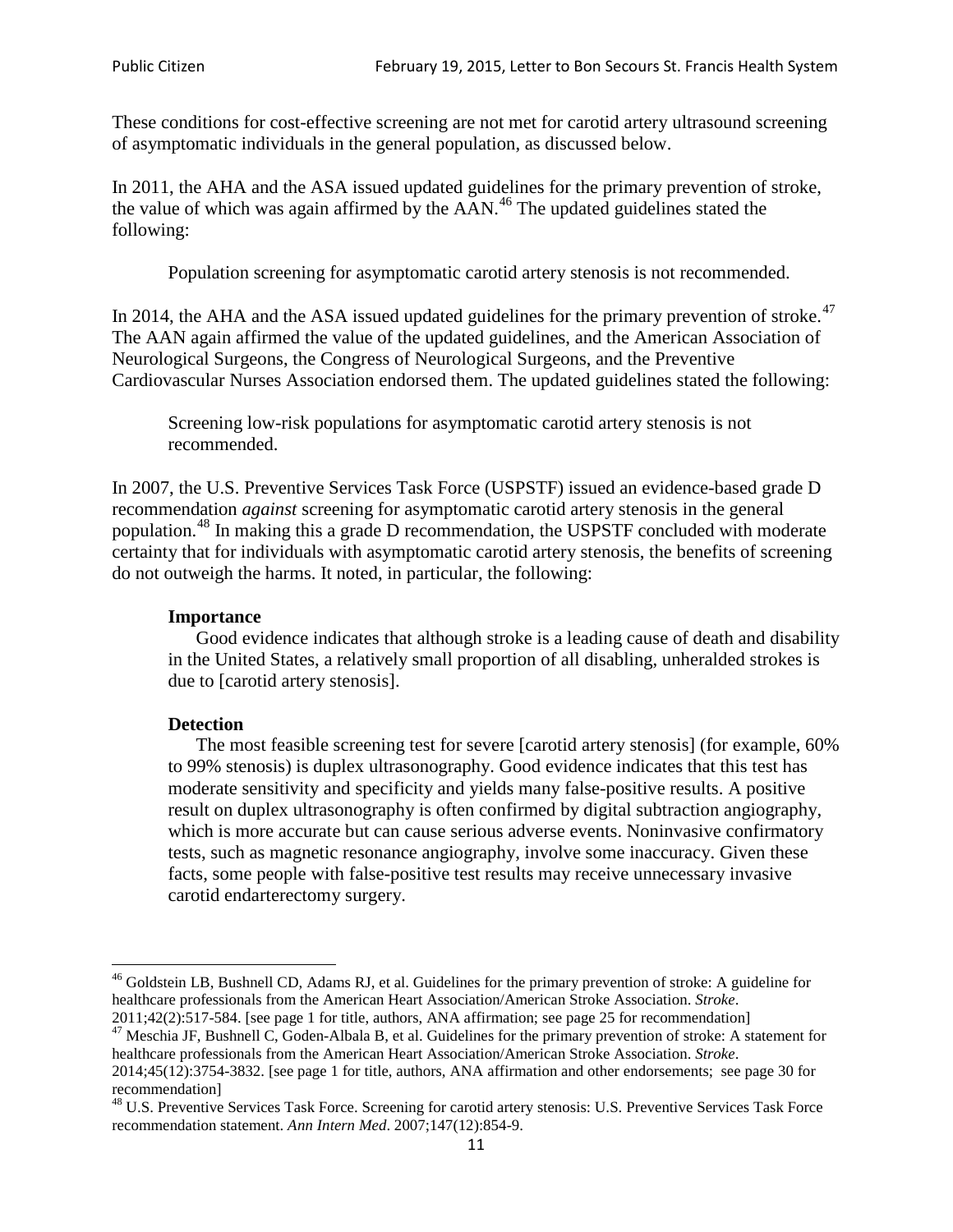#### **Benefits of Detection and Early Intervention**

Good evidence indicates that in selected, high-risk trial participants with asymptomatic severe [carotid artery stenosis], carotid endarterectomy by selected surgeons reduces the 5-year absolute incidence of all strokes or perioperative death by approximately 5%. These benefits would be less among asymptomatic people in the general population. For the general primary care population, the benefits are judged to be no greater than small.

### **Harms of Detection and Early Intervention**

Good evidence indicates that both the testing strategy and the treatment with carotid endarterectomy can cause harms. A testing strategy that includes angiography will itself cause some strokes. A testing strategy that does not include angiography will cause some strokes by leading to carotid endarterectomy in people who do not have severe [carotid artery stenosis]. In excellent centers, carotid endarterectomy is associated with a 30-day stroke or mortality rate of about 3%; some areas have higher rates. These harms are judged to be no less than small.

In July 2014, the USPSTF issued an updated recommendation against screening for asymptomatic carotid artery stenosis in the general population.<sup>[49](#page-11-0)</sup> In reaffirming its prior recommendation, the USPSTF concluded with moderate certainty that the harms of screening for asymptomatic carotid artery stenosis outweigh the benefits. The USPSTF presented the following updated rationale: $50$ 

#### **Importance**

Stroke is a leading cause of death and disability in the United States. Although asymptomatic carotid artery stenosis is a risk factor for stroke, it causes a relatively small proportion of strokes.

#### **Detection**

The most feasible screening test for carotid artery stenosis (defined as 60% to 99% stenosis) is ultrasonography. Although adequate evidence indicates that this test has high sensitivity and specificity, in practice, ultrasonography yields many false-positive results in the general population, which has a low prevalence of carotid artery stenosis (approximately 0.5% to 1%). There are no externally validated, reliable tools that can determine who is at increased risk for carotid artery stenosis or for stroke when carotid artery stenosis is present. Adequate evidence indicates that the accuracy of screening by auscultation of the neck is poor.

## **Benefits of Detection and Early Intervention**

There is no direct evidence on the benefits of screening for carotid artery stenosis. Adequate evidence indicates that in selected trial participants with asymptomatic carotid artery stenosis, carotid endarterectomy (CEA) performed by selected surgeons reduces the absolute incidence of all strokes or perioperative death by approximately 3.5%

<span id="page-11-0"></span><sup>&</sup>lt;sup>49</sup> LeFevre on behalf of the U.S. Preventive Services Task Force. Screening for asymptomatic carotid artery stenosis: U.S. Preventive Services Task Force Recommendation Statement. *Ann Intern Med*. Published online July 8, 2014. doi:10.7326/M14-1333. <sup>50</sup> *Ibid*.

<span id="page-11-1"></span>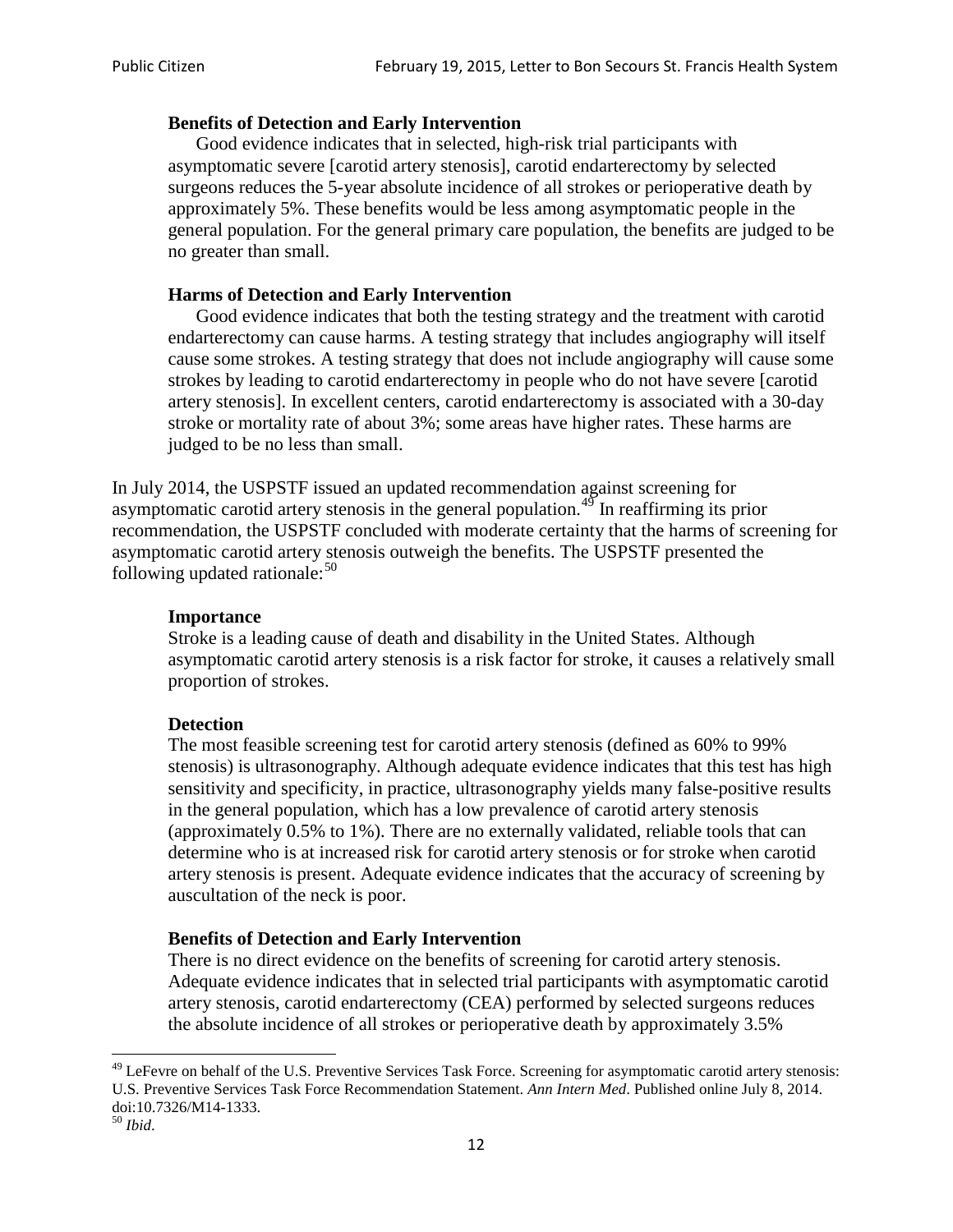compared with (outdated) medical management. However, this difference is probably smaller with current optimal medical management. The magnitude of these benefits would be smaller in asymptomatic persons in the general population. For the general primary care population, the magnitude of benefit is small to none. There is no evidence that identification of asymptomatic carotid artery stenosis leads to any benefit from adding or increasing medication doses (beyond current standard medical therapy for cardiovascular disease prevention).

#### **Harms of Detection and Early Intervention**

Adequate evidence indicates that both the testing strategy for carotid artery stenosis and treatment with CEA can cause harms. Although screening with ultrasonography has few direct harms, all screening strategies, including those with or without confirmatory tests (that is, digital subtraction or magnetic resonance angiography), have imperfect sensitivity and specificity and could lead to unnecessary interventions and result in serious harms. In selected centers similar to those in the trials, CEA is associated with a 30-day stroke or mortality rate of approximately 2.4%; reported rates are as high as approximately 5% in low-volume centers and 6% in certain states. Myocardial infarctions are reported in 0.8% to 2.2% of patients after CEA. The 30-day stroke or mortality rate after carotid angioplasty and stenting (CAAS) is approximately 3.1% to 3.8%. The overall magnitude of harms of screening and subsequent treatment of asymptomatic carotid artery stenosis is small to moderate depending on patient population, surgeon, center volume, and geographic location.

In 2007, the American Society of Neuroimaging, with co-sponsorship by the Society of Vascular and Interventional Neurology, issued evidence-based recommendations on the screening of asymptomatic carotid artery disease in the general population and selected subsets of patients.<sup>[51](#page-12-0)</sup> These societies issued a grade E recommendation *against* screening for carotid artery stenosis in the general population or in a selected population based on age, gender or any other variable alone. The criteria for a grade E recommendation were that the prevalence of disease may be high or low but detection and treatment is documented to have no benefit, or prevalence of disease is low. They also issued a grade A recommendation that screening of selective subpopulations of adults age 65 or older with at least three cardiovascular risk factors (hypertension, coronary artery disease, current cigarette smoking or hyperlipidemia) needs to be considered. The criteria of a grade A recommendation were that the prevalence of disease is high and detection and treatment is of documented benefit.

In 2011, the Society for Vascular Surgery issued a position statement recommending ultrasound screening of carotid arteries only for high-risk individuals age 55 or older, taking into account cardiovascular risk factors, such as a history of hypertension, diabetes mellitus, smoking,

<span id="page-12-0"></span><sup>&</sup>lt;sup>51</sup> Qureshi AI, Alexandrov AV, Tegeler CH, et al. Guidelines for screening of extracranial carotid artery disease: a statement for healthcare professionals from the multidisciplinary practice guidelines committee of the American Society of Neuroimaging; cosponsored by the Society of Vascular and Interventional Neurology. *J Neuroimaging*. 2007;17(1):19-47.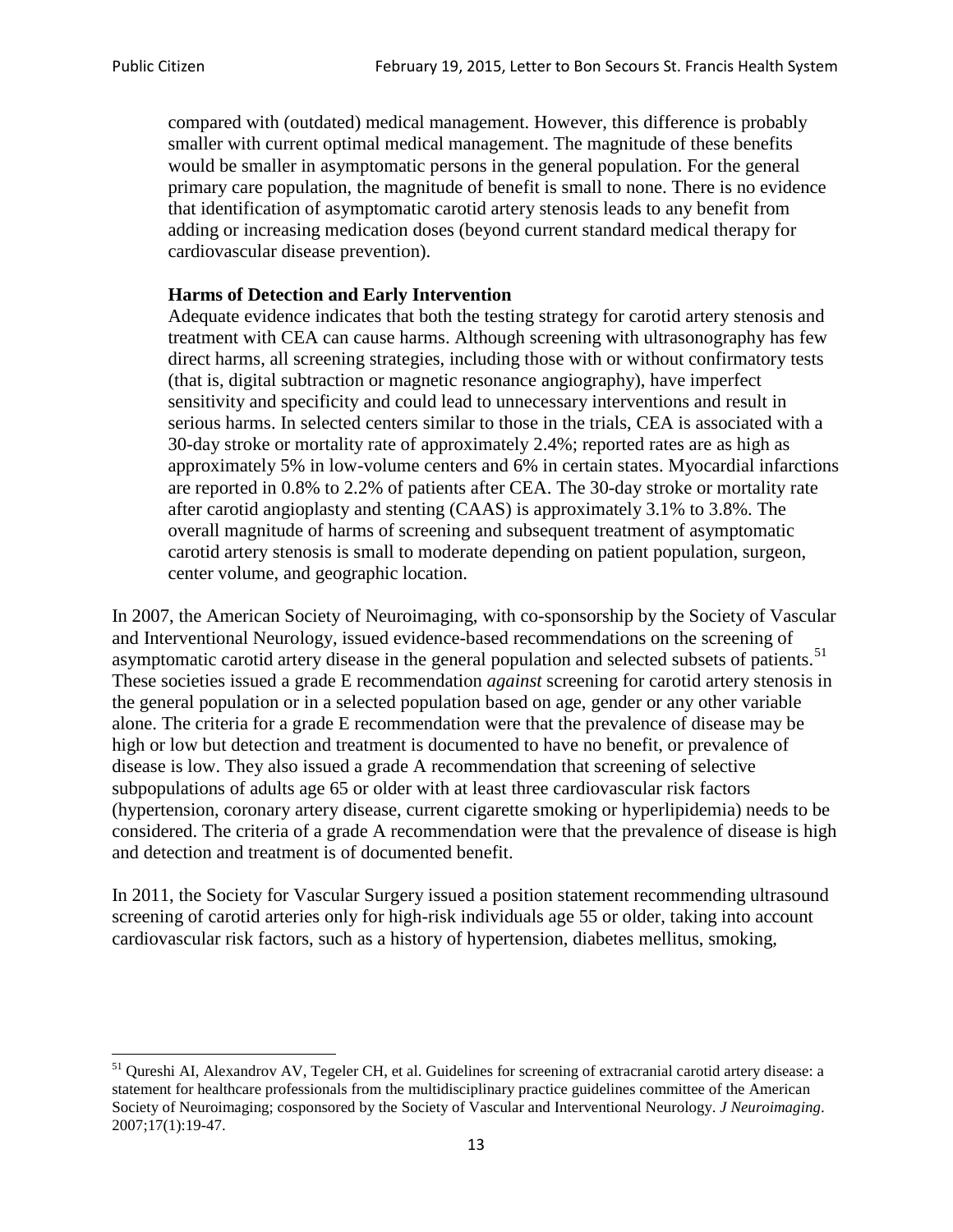hypercholesterolemia, or known cardiovascular disease.<sup>[52](#page-13-0)</sup> The position statement provided little substantive evidence to support this recommendation.

Thus, screening for carotid artery stenosis with ultrasound in the general, asymptomatic population has *not* been shown to significantly improve clinical outcomes, and numerous medical professional organizations strongly recommend against such screening.

## **C. Abdominal Aortic Aneurysm Ultrasound:**

The Life Line Screening online promotional materials state:<sup>[53](#page-13-1)</sup>

An Abdominal Aortic Aneurysm (AAA), a specific kind of aneurysm, is a condition in which the lining of the blood vessel called the aorta is enlarged within the abdomen. Abdominal aortic aneurysms pose a threat because they are usually silent until a medical emergency occurs.

The abdominal aorta is the largest blood vessel in the body and the main artery that originates in the heart. As the lining weakens from age and other risk factors, the vessel wall thins and expands. …

Screening for Aortic Aneurysms

• A painless, non-invasive procedure, an abdominal aortic aneurysm screening requires you to lie on your back while a technician uses ultrasound to take images and measurements of your abdominal aorta. …

Who should have an aortic aneurysm screening?

• Anyone with risk factors

How often should I get an aortic aneurysm screening?

• Annually

By definition, an AAA is present when aortic diameter equals or exceeds 3.0 cm (slightly more than one inch).<sup>[54](#page-13-2)</sup> Most people who have an AAA show no signs or symptoms until it ruptures. The strongest risk factor for *rupture* of an AAA is the aortic diameter.<sup>[55](#page-13-3)</sup> Thus, risk of AAA rupture rises with increasing size of the aneurysm. AAAs with a diameter between 3.0 and 3.9

<span id="page-13-0"></span><sup>&</sup>lt;sup>52</sup> Society for Vascular Surgery. SVS position statement on vascular screenings. January 2011. http://www.vascularweb.org/about/positionstatements/Pages/svs-position-statement-on-vascular-screening.aspx.<br>Accessed January 14, 2015.

<span id="page-13-1"></span>Accessed Line Screening. Abdominal aortic aneurysm screening. http://www.lifelinescreening.com/What-We-<br>Do/What-We-Screen-For/Abdominal-Aortic-Aneurysms. Accessed January 9, 2015.

<span id="page-13-2"></span> $\frac{54}{9}$  Fleming C, Whitlock EP, Beil TL, Lederle FA. Screening for abdominal aortic aneurysm: A best-evidence systematic review for the U.S. Preventive Services Task Force. *Ann Intern Med.* 2005;142(3):203-211.<br><sup>55</sup> Lederle FA, Johnson GR, Wilson SE, et al. Rupture rate of large abdominal aortic aneurysms in patients refusing

<span id="page-13-3"></span>or unfit for elective repair. *JAMA*. 2002;287(22):2968-2972.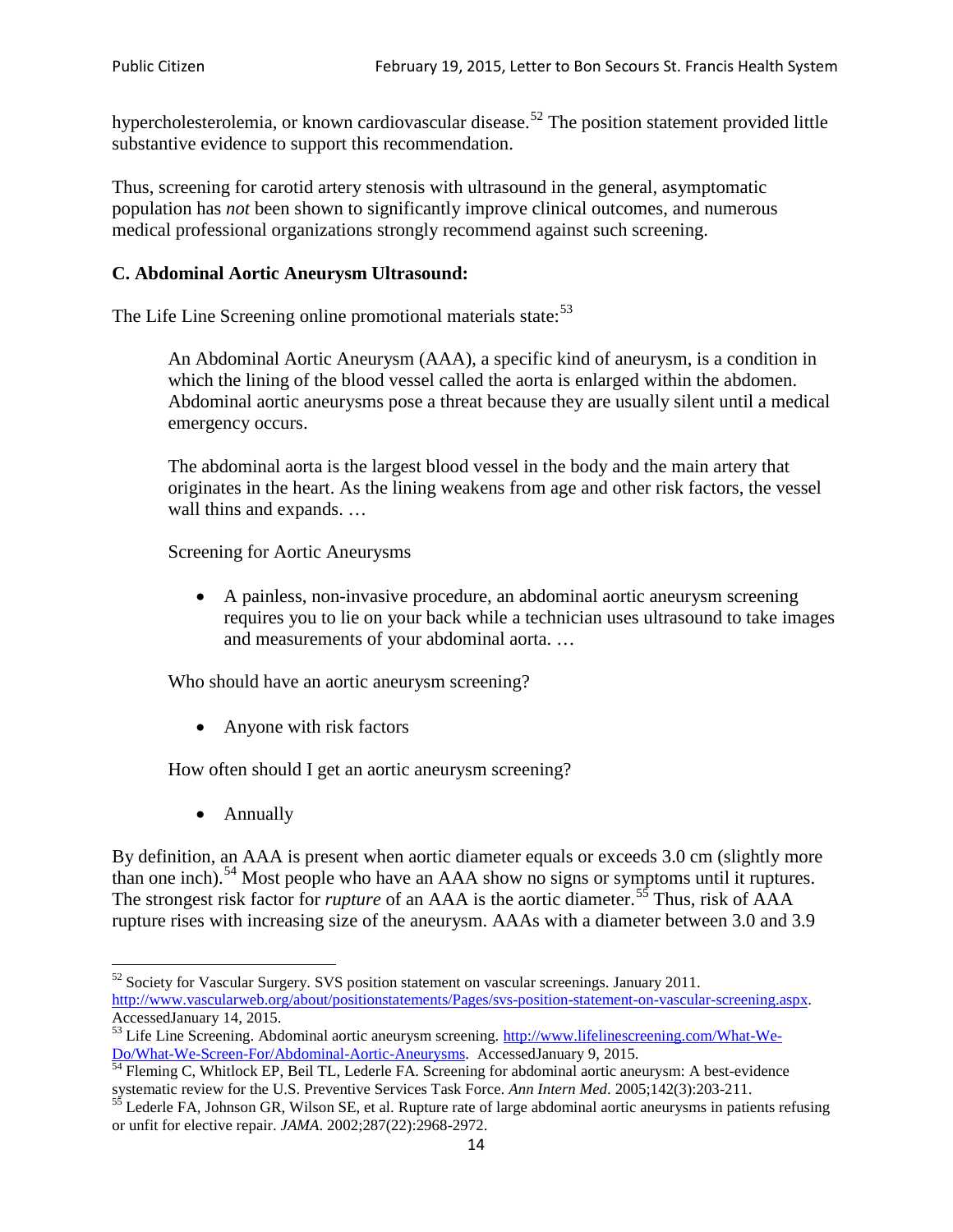cm have an essentially 0 percent annual rupture risk; those with between 4.0 and 4.9 cm have a 1 percent risk; and those between 5.0 and 5.9 cm have a 11 percent annual rupture risk.<sup>[56](#page-14-0)</sup>

In a study of an unselected general population in the U.K., the prevalence of AAA was six times greater in men than women for all age groups.<sup>[57](#page-14-1)</sup> For men not screened for  $AAA$ , almost all deaths from ruptured AAAs occurred after age 65, with more than half occurring before age 80.<sup>[58](#page-14-2)</sup> For women not screened for AAA, the majority of AAA-related deaths occurred after age 80.<sup>[59](#page-14-3)</sup>

Several major medical professional organizations affirmatively recommend one-time ultrasound screening for AAAs *only in certain high-risk individuals* given the epidemiology of AAAs described above, and we are not aware of any major medical professional organization that endorses indiscriminate ultrasound screening for AAAs in low-risk, asymptomatic individuals.

In 2005, the USPSTF issued the following evidence-based recommendations for AAA screening:  $60$ 

(1) A grade B recommendation for one-time screening for AAA by ultrasonography in men age 65 to 75 who have ever smoked. In making this a grade [B recommendation,](http://www.uspreventiveservicestaskforce.org/uspstf/gradespre.htm#brec) the USPSTF offered the following rationale:

> The USPSTF found good evidence that screening for AAA and surgical repair of large AAAs ( $\geq$ 5.5 cm) in men age 65 to 75 years who have ever smoked (current and former smokers) leads to decreased AAA-specific mortality. There is good evidence that abdominal ultrasonography, performed in a setting with adequate quality assurance (that is, in an accredited facility with credentialed technologists), is an accurate screening test for AAA. There is also good evidence of important harms of screening and early treatment, including an increased number of surgeries with associated clinically significant morbidity and mortality, and short-term psychological harms. On the basis of the moderate magnitude of net benefit, the USPSTF concluded that the benefits of screening for AAA in men age 65 to 75 years who have ever smoked outweigh the harms.

(2) No recommendation for or against screening for AAA in men age 65 to 75 who have *never* smoked. In making this grade C recommendation, the USPSTF offered the following rationale:

> The USPSTF found good evidence that screening for AAA in men age 65 to 75 years who have never smoked leads to decreased AAA-specific mortality. There is, however, a lower prevalence of large AAAs in men who have never smoked

<span id="page-14-0"></span><sup>&</sup>lt;sup>56</sup> LeFevre ML on behalf of the U.S. Preventive Services Task Force. Screening for abdominal aortic aneurysm: U.S. Preventive Services Task Force recommendation statement. *Ann Intern Med*. Online June 24, 2014. doi:

<span id="page-14-1"></span><sup>10.7326/</sup>M14-1204.<br> $57$  Scott RA, Bridgewater SG, Ashton HA. Randomized clinical trial of screening for abdominal aortic aneurysm in women. *Br J Surg.* 2002;89(3):283-285.

<span id="page-14-4"></span><span id="page-14-3"></span>

<span id="page-14-2"></span><sup>&</sup>lt;sup>58</sup> *Ibid.*<br><sup>59</sup> *Ibid. Comen. Breeft Bervices Task Force. Screening for abdominal aortic aneurysm: Recommendation statement. <i>Ann* <sup>60</sup> U.S. Preventive Services Task Force. Screening for abdominal aortic aneurysm: Re *Intern Med*. 2005;142(3):198-202.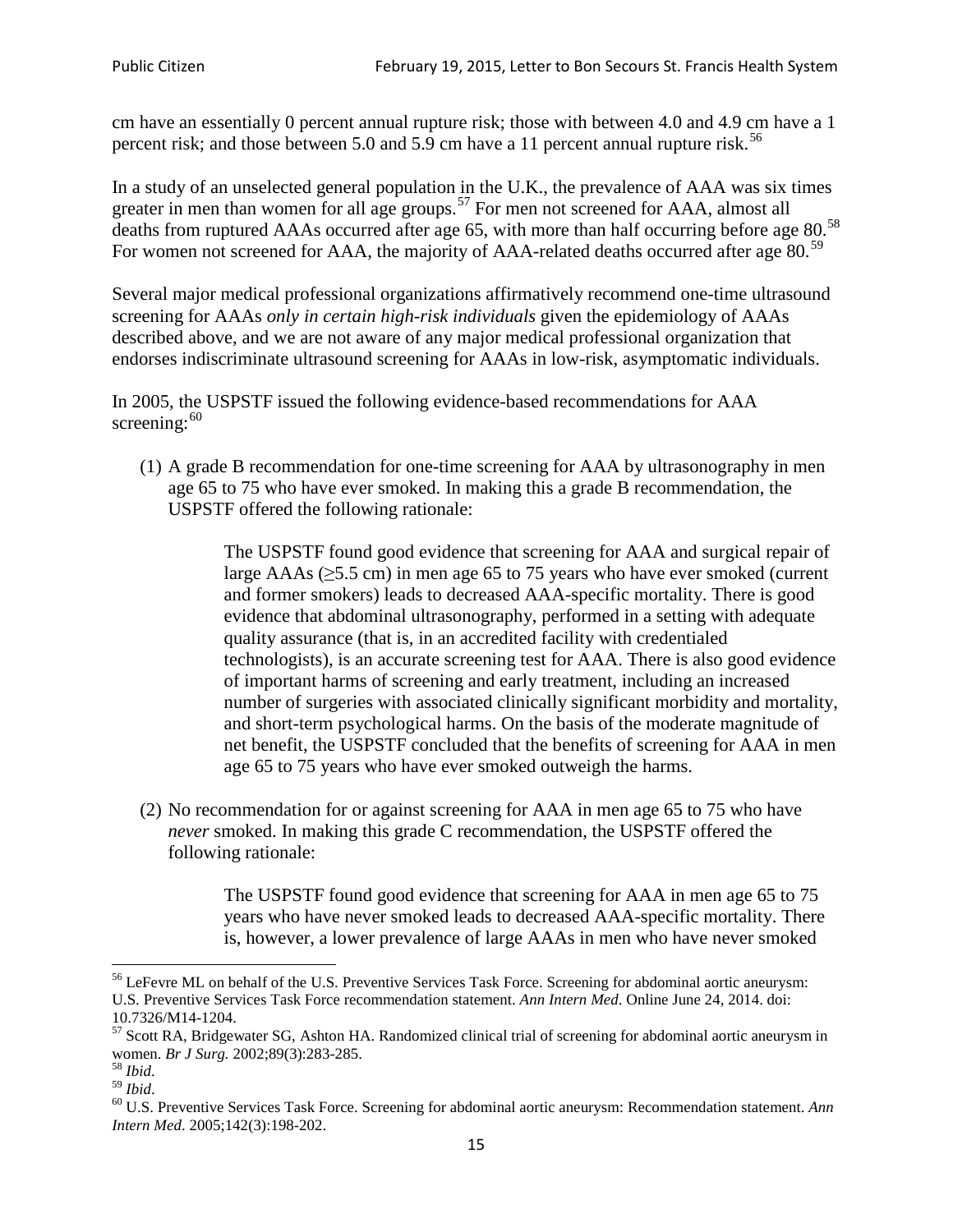compared with men who have ever smoked; thus, the potential benefit from screening men who have never smoked is small. There is good evidence that screening and early treatment lead to important harms, including an increased number of surgeries with associated clinically significant morbidity and mortality, and short-term psychological harms. The USPSTF concluded that the balance between the benefits and harms of screening for AAA is too close to make a general recommendation in this population.

(3) A grade D recommendation *against* routine screening for AAA in women. In making this a grade D recommendation, the USPSTF offered the following rationale:

> Because of the low prevalence of large AAAs in women, the number of AAArelated deaths that can be prevented by screening this population is small. There is good evidence that screening and early treatment result in important harms, including an increased number of surgeries with associated morbidity and mortality, and psychological harms. The USPSTF concluded that the harms of screening women for AAA therefore outweigh the benefits.

In June 2014, the USPSTF issued a revised recommendation statement, based on an updated review of the available evidence published between January 2004 and January 2013.<sup>[61](#page-15-0)</sup> The updated recommendations differ slightly from the 2005 recommendations and include the following: $62$ 

(1) A grade B recommendation for one-time screening for AAA with ultrasonography in men ages 65 to 75 who have ever smoked (no change from 2005). The USPSTF provided the following updated rationale for this unchanged recommendation:

> Four large, population-based, randomized, controlled trials (RCTs) show that invitation to 1-time screening for AAA is associated with reduced AAA-specific mortality in men. This benefit begins 3 years after testing and persists up to 15 years. In addition, risk reduction for AAA rupture and emergency surgery persists up to 10 to 13 years.

> In the 2 highest-quality trials, the relative reduction in AAA-specific mortality after 13 years was 42% to 66%. In the largest trial, where prevalence of AAA was approximately 5% in the screened group, screening was associated with an absolute risk reduction in death of 1.4 per 1000 men.

Abdominal aortic aneurysms are most prevalent in men who have ever smoked, occurring in approximately 6% to 7% of this population. This prevalence increases the importance of screening in these men because it maximizes the absolute benefit that could be achieved (that is, it improves the likelihood that

<span id="page-15-0"></span><sup>61</sup> Guirguis-Blake JM, Beil TL, Senger CA Whitlock EP. Ultrasonography screening for abdominal aortic aneurysms: A systematic review for the U.S. Preventive Services Task Force. *Ann Intern Med*. 2014;160(5):321- 329.

<span id="page-15-1"></span> $62$  LeFevre ML on behalf of the U.S. Preventive Services Task Force. Screening for abdominal aortic aneurysm: U.S. Preventive Services Task Force recommendation statement. *Ann Intern Med*. 2014;161(4):281-290..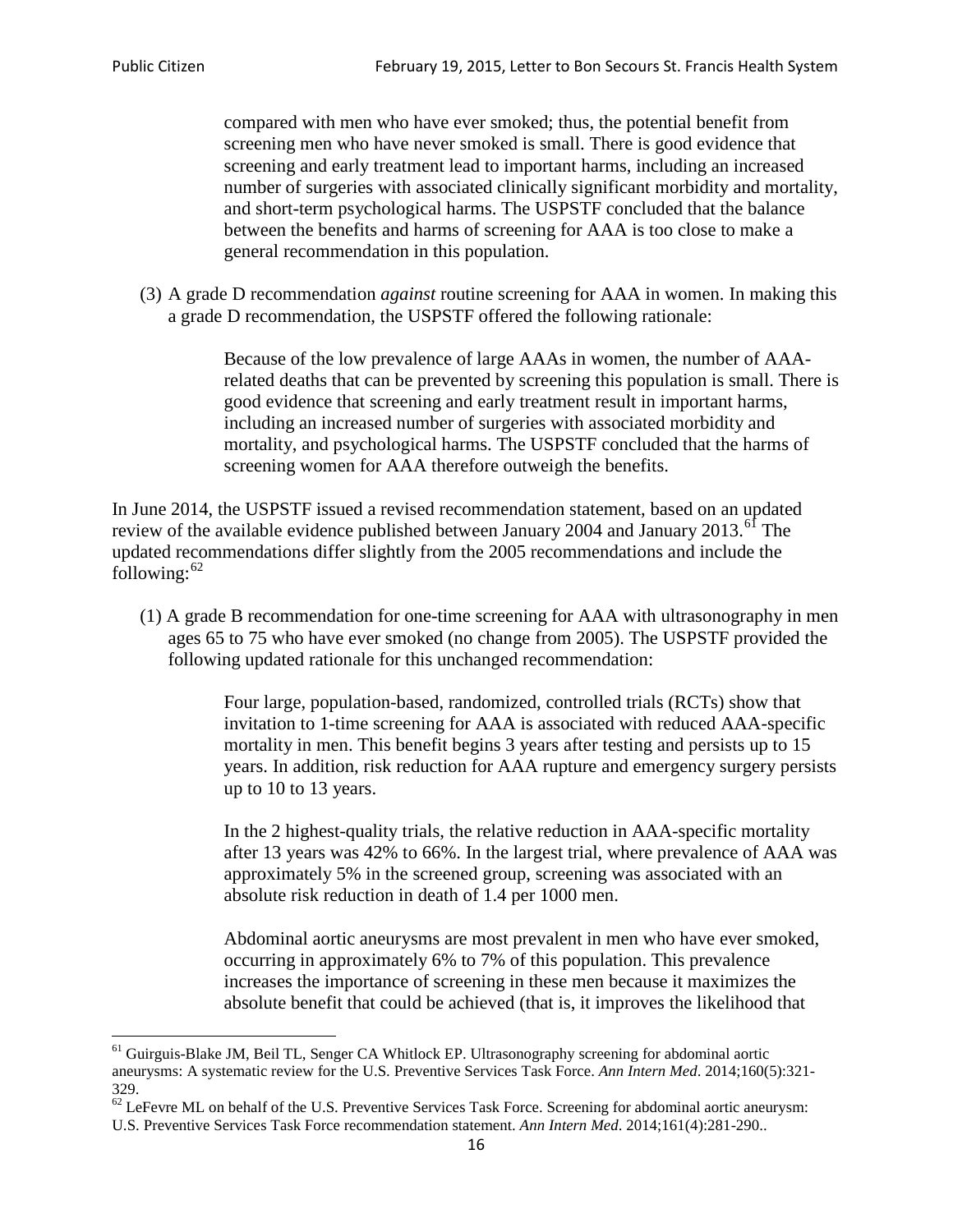men in this group will benefit from screening). Convincing evidence shows that 1-time screening with ultrasonography results in a moderate benefit in men aged 65 to 75 years who have ever smoked.

The USPSTF concluded with high certainty that screening for AAA with ultrasonography in men ages 65 to 75 who have ever smoked has a moderate net benefit.

(2) A grade C recommendation that clinicians *selectively* offer screening for AAA in men ages 65 to 75 who have never smoked rather than routinely screening all men in this group. Evidence indicates that the net benefit of screening all men ages 65 to 75 years who have never smoked is small. In determining whether this service is appropriate in individual cases, patients and clinicians should consider the balance of benefits and harms on the basis of evidence relevant to the patient's medical history, family history, other risk factors, and personal values. The USPSTF offered the following rationale for this new recommendation:

> Screening men overall reduces AAA-specific death, rupture, and emergency surgery. However, the lower prevalence of AAA in men who have never smoked (approximately 2%) substantially reduces the absolute benefit (that is, it greatly lowers the probability that men in this group will benefit from screening). Adequate evidence shows that 1-time screening for AAA with ultrasonography results in a small benefit in men aged 65 to 75 years who have never smoked.

The USPSTF also suggested the following clinical considerations with respect to this new recommendation:

Despite the demonstrated benefits of screening for AAA in men overall, the lower prevalence of AAA in male never-smokers versus male ever-smokers suggests that clinicians should consider a patient's risk factors and the potential for harm before screening for AAA rather than routinely offering screening to all male never-smokers. Important risk factors for AAA include older age and a firstdegree relative with an AAA; other risk factors include a history of other vascular aneurysms, coronary artery disease, cerebrovascular disease, atherosclerosis, hypercholesterolemia, obesity, and hypertension. Factors associated with a reduced risk for AAA include African American race, Hispanic ethnicity, and diabetes.

(3) An I statement concluding that the current evidence is insufficient to assess the balance of benefits and harms of screening for AAA in women ages 65 to 75 who have ever smoked. (An I statement means the USPSTF concludes that the current evidence is insufficient to assess the balance of benefits and harms of the service. Evidence may be lacking, of poor quality, or conflicting, and the balance of benefits and harms cannot be determined.) The USPSTF offered the following rationale for this draft statement:

> *Potential Preventable Burden.* A screening study in Sweden found that the prevalence of AAA in women aged 70 years was low (0.8%) for ever-smokers but increased to 2.0% for current smokers. A meta-analysis of individual-patient data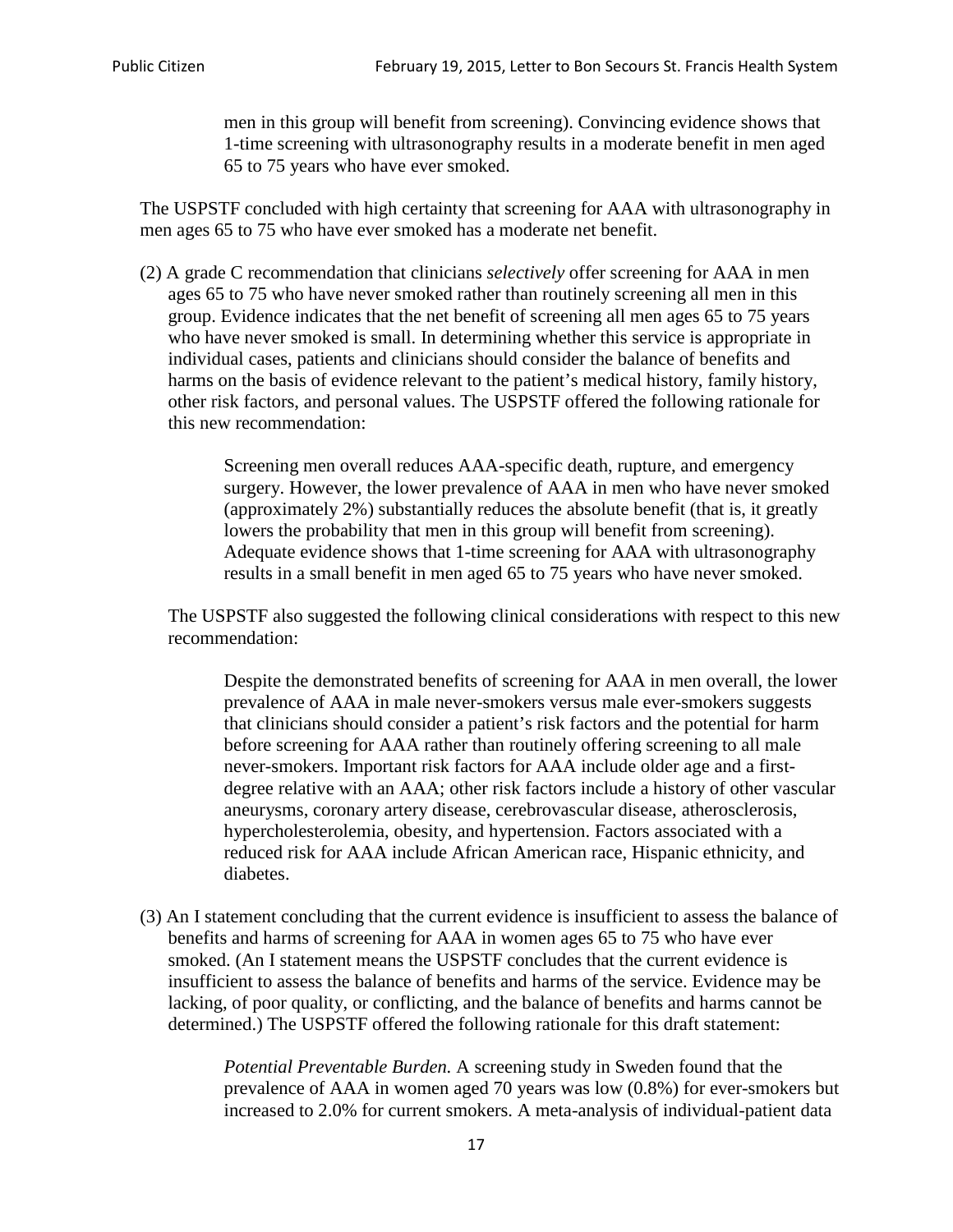found that women have a higher risk than men for AAA rupture at the same diameter (hazard ratio [HR], 3.76 [95% CI, 2.58 to 5.47]). However, AAAassociated deaths occur at an older age in women (at a time of increased competing causes of death and a declining benefit–risk ratio for operative interventions), with 70% of deaths occurring after age 80 years in women compared with fewer than 50% in men. In the only screening RCT that included women, most screen-detected AAAs in women were small (3.0 to 3.9 cm) and AAA-specific mortality was low in screened and unscreened women (<0.2%) after 10 years.

*Potential Harms.* Four RCTs (primarily done in men) showed that screening for AAA doubled the rate of AAA-associated surgeries, largely driven by an increase in elective surgeries. Most screen-detected AAAs were below the 5.5-cm threshold for immediate repair. This finding generally results in long-term or lifelong surveillance and is probably associated with some amount of overtreatment, although the magnitude of this burden is difficult to quantify.

Most screening trials reported an associated decrease in emergency AAA repairs and a reduced 30-day mortality rate associated with emergency surgery in populations invited to screen, although mortality associated with elective surgery was not reduced. Operative mortality associated with AAAs is higher in women than in men (7% vs. 5% for open repair and 2% vs. 1% for endovascular repair, respectively).

*Costs.* In addition to the cost of ultrasonography screening (approximately \$100), the estimated potential associated cost of elective surgery to repair a screendetected AAA ranges from \$37 000 to \$43 000. Potential opportunity costs also may arise, because screening may take the place of other preventive activities that may be more beneficial to the patient.

*Current Practice.* Screening for AAA is provided as part of the "welcome-to-Medicare visit" for women who have a family history of AAA. However, the evidence is insufficient to accurately characterize current practice patterns related to screening for AAA in women.

A retrospective analysis from 2000 to 2010 used the National Inpatient Sample, a database that has a stratified 20% random sample of all nonfederal inpatient hospital admissions in the United States. This analysis found that women are more likely than men to have open surgery versus endovascular aneurysm repair (EVAR) for unruptured AAA (24% vs. 17%, respectively), potentially because of issues with access to the iliac artery (that is, smaller artery size) that may preclude endovascular management.

A retrospective review of 4026 AAA repairs in the Vascular Study Group of New England database (a voluntary registry from 30 academic and community hospitals in the 6 New England states) reported that women were more likely than men to have open surgery versus EVAR and to be older and have smaller aortic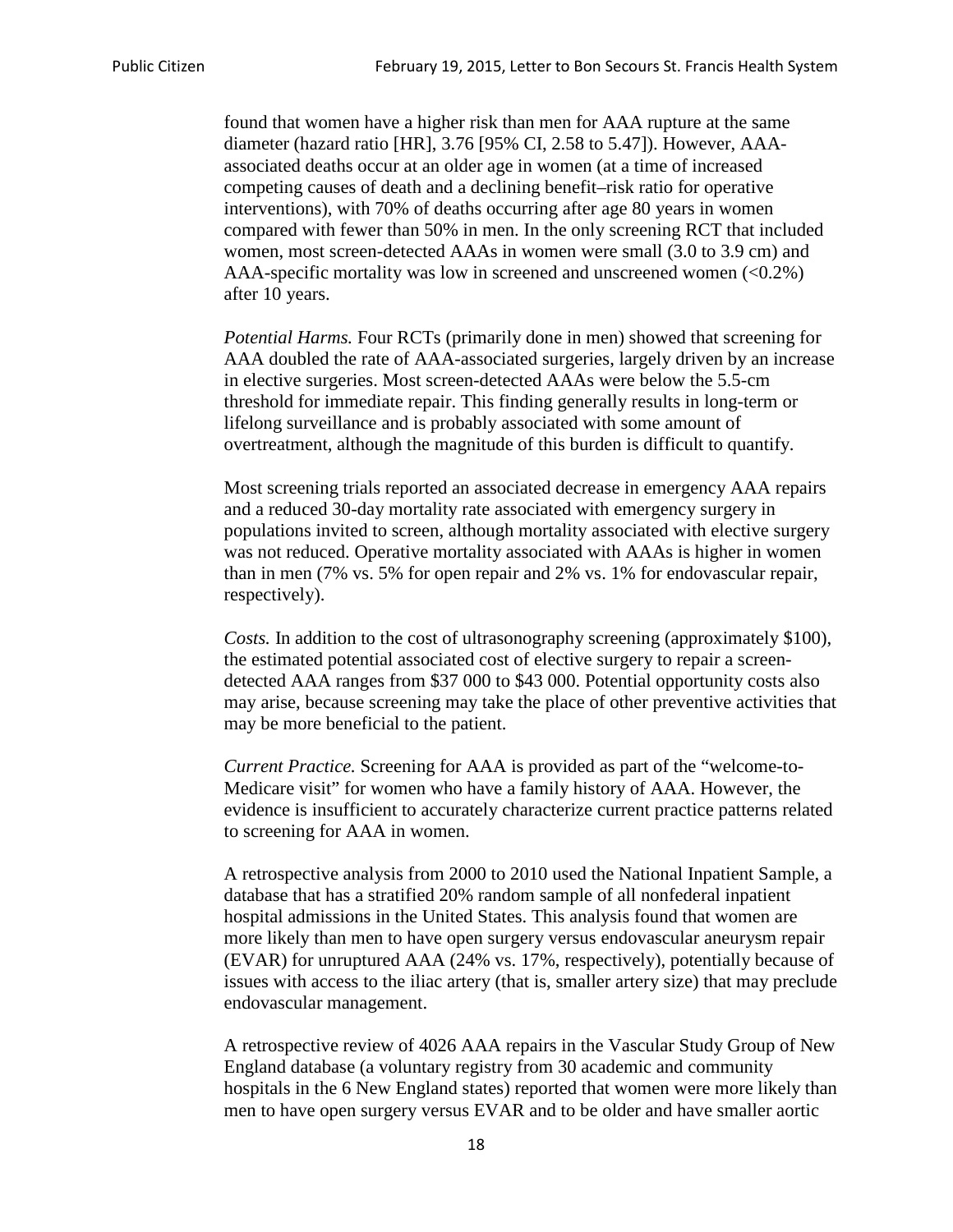diameters at the time of repair. Postoperative complications were higher in women than in men after elective EVAR or open repair, including emergency reoperations, dysrhythmias, leg ischemia or emboli, bowel ischemia, or need for discharge to another medical facility rather than home.

(4) A grade D recommendation *against* routine screening for AAA in women who have never smoked. The USPSTF offered the following rationale for this draft updated recommendation:

> The prevalence of AAA in women who have never smoked is low (0.03% to 0.60% in women aged 50 to 79 years). The evidence also shows no apparent benefit of screening for AAA in women. The USPSTF therefore concludes that adequate evidence shows that the absolute benefit of 1-time screening for AAA with ultrasonography in women who have never smoked can effectively be bounded at none or almost none.

In discussing the harms of detection and early treatment of AAAs, the USPSTF noted the following: $63$ 

In the available trials, groups invited to screening were approximately twice as likely as control groups to have any AAA surgery within 3 to 5 years, predominantly driven by an increase in elective surgeries. More than 90% of AAAs identified by screening were below the 5.5-cm threshold for immediate repair. Detecting smaller AAAs generally leads to long-term (potentially lifelong) surveillance.

A person's risk for death related to elective surgery for AAA is lower than that for death related to emergency surgery for rupture. However, the increase in the overall rates of detection and surgery in the screening groups still potentially represents a harm. A proportion of AAAs will never rupture because they do not advance or because a person dies of a competing cause.

The exact extent of overdiagnosis and overtreatment is difficult to estimate. One study from Massachusetts General Hospital reviewed 24 000 consecutive autopsies between 1952 and 1975 and found that 75% of the 473 patients who died with an undetected or unoperated AAA had a cause of death not related to the AAA (41% were >5.1 cm in diameter). Given that even elective treatment is associated with some risk for perioperative mortality, overtreatment is an important issue to consider when deciding whether to screen for this condition....

Convincing evidence shows that the harms associated with 1-time screening for AAA with ultrasonography are at least small in all populations and potentially higher in women because of their higher risk for operative mortality.

In 2011, the Society for Vascular Surgery issued a position statement on vascular screening recommending a one-time ultrasound screening for AAA for all men age 65 or older and

<span id="page-18-0"></span><sup>63</sup> *Ibid*.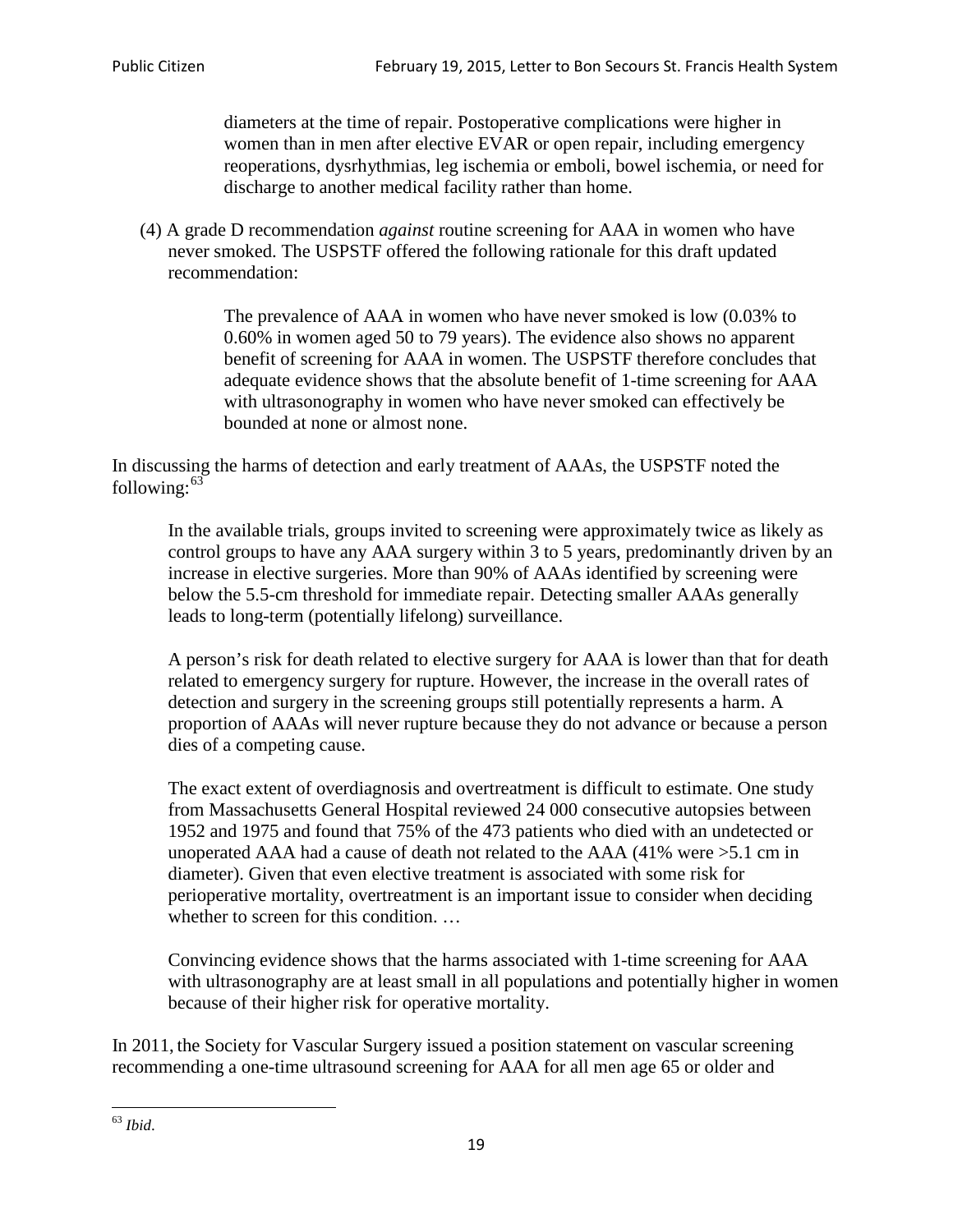screening men as early as age 55 who have a family history of AAA.<sup>[64](#page-19-0)</sup> The society also recommended one-time ultrasound screening for AAA for all women age 65 or older who have a family history of AAA or have smoked.

In 2012, the ACCF, American College of Radiology, American Institute of Ultrasound in Medicine, American Society of Echocardiography, American Society of Nephrology, Intersocietal Commission for the Accreditation of Vascular Laboratories, Society for Cardiovascular Angiography and Interventions, Society of Cardiovascular Computed Tomography, Society for Interventional Radiology, Society for Vascular Medicine, and Society for Vascular Surgery jointly issued evidence-based appropriate use criteria for noninvasive vascular testing (ultrasound and physiological testing) for a variety of possible indications.<sup>[65](#page-19-1)</sup> For each indication, these organizations classified the use of noninvasive vascular testing into one of the following three categories:

- **Appropriate:** The test is one in which the expected incremental information, combined with clinical judgment, exceeds the expected negative consequences — including the risks of the procedure itself and the downstream impact of poor test performance such as delay in diagnosis (false-negatives) or inappropriate diagnosis (false-positives) — by a sufficiently wide margin for the specific indication that the procedure is generally considered acceptable care and a reasonable approach for the indication.
- **Uncertain:** The test *may* be generally acceptable and *may* be a reasonable approach for the specific indication; uncertainty also implies that more research and/or patient information is needed to classify the indication definitively.
- **Inappropriate:** The test *is not* generally acceptable and *is not* a reasonable approach for the specific indication.

These organizations classify screening for AAA as *inappropriate* for anyone under age 65 with no history of smoking, except as noted below. They also classify such screening as *uncertain* for anyone 65 or older with no history of smoking.

These organizations did classify screening for AAA as *appropriate* for the following subgroups:

- Adults older than age 60 with a first-degree relative with an AAA.
- Adults age 65 or older who are current or former smokers.

In summary, the USPSTF and many other major medical professional organizations recommended against routine screening for AAA, or designate such screening as inappropriate for those individuals who are not at high risk for developing AAA. Screening for AAA in the

<span id="page-19-0"></span><sup>64</sup> Society for Vascular Surgery. SVS Position Statement on Vascular Screenings. January 2011. [http://www.vascularweb.org/about/positionstatements/Pages/svs-position-statement-on-vascular-screening.aspx.](http://www.vascularweb.org/about/positionstatements/Pages/svs-position-statement-on-vascular-screening.aspx) 

<span id="page-19-1"></span>Accessed August 21, 2014.<br><sup>65</sup> Mohler ER, Gornik HL, Gerhard-Herman M, et al. ACCF/ACR/AIUM/ASE/ASN/ICAVL/SCAI/SCCT/SIR/ SVM/SVS 2012 appropriate use criteria for peripheral vascular ultrasound and physiological testing part I: Arterial ultrasound and physiological testing*. J Am Coll Cardiol*. 2012;60(3):242-276.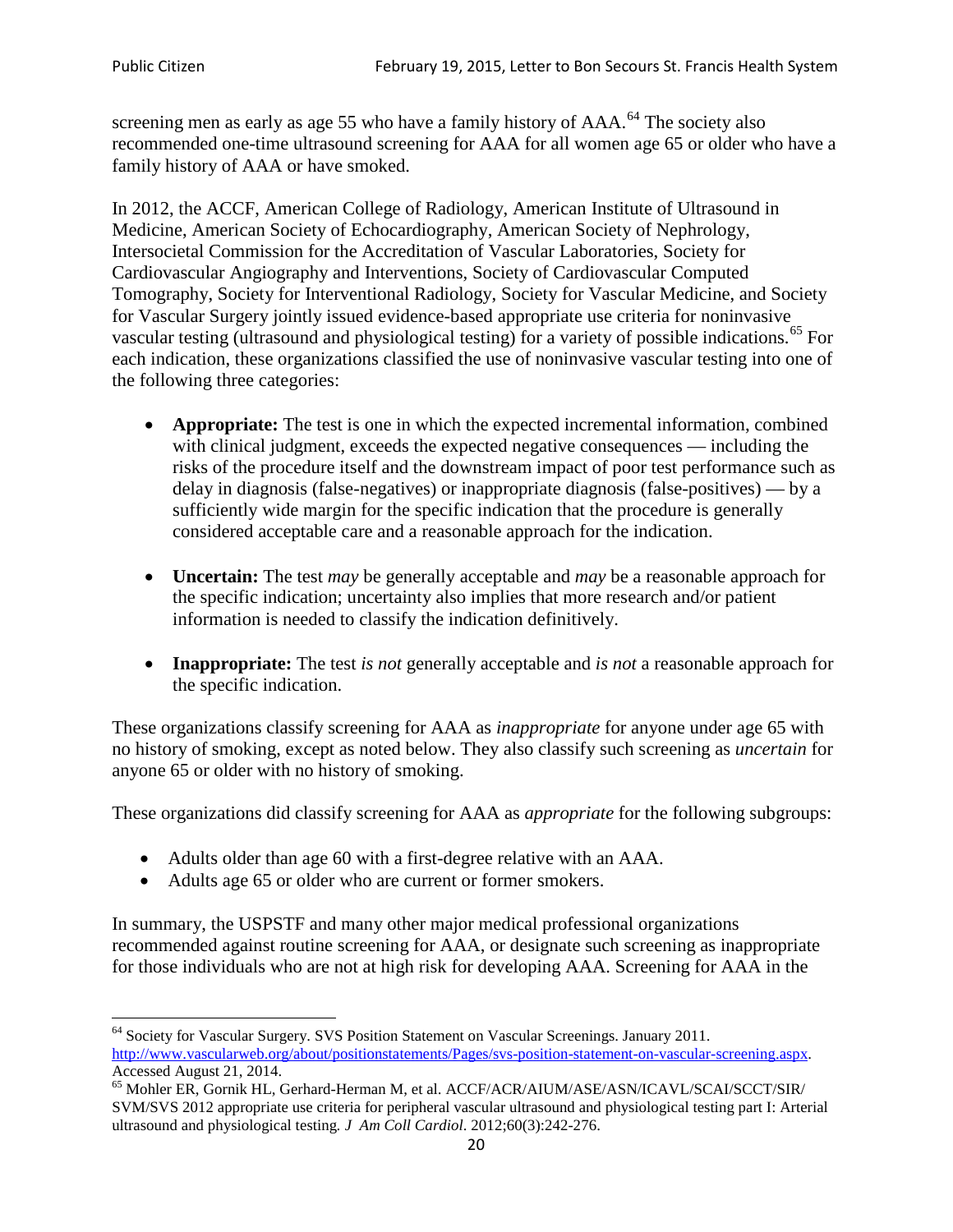general, asymptomatic population has *not* been shown to significantly improve clinical outcome and is likely to do more harm than good.

## **D. Peripheral Arterial Disease Test:**

The Life Line Screening online promotional materials state:<sup>[66](#page-20-0)</sup>

Peripheral Arterial Disease (PAD), more commonly known as hardening of the arteries, affects about eight million Americans. It is a condition in which the large and mediumsized arteries supplying blood to the legs become narrow or clogged, constricting the flow of blood. PAD is caused by atherosclerosis, a gradual process in which cholesterol and scar tissue build up, forming a substance called plaque that clogs the artery. PAD not only causes pain and disability, it also is associated with a much higher risk of heart disease. …

Peripheral Arterial Disease Screening

o A quick, easy and non-invasive procedure, PAD screening is done by using the ankle-brachial index (ABI). After removing your socks and shoes, you will have pressure cuffs placed around your upper arms and ankles. A small ultrasound device will then measure the systolic blood pressure in your limbs. …

Who should have a peripheral arterial disease screening?

• Anyone with risk factors

How often should I get a peripheral arterial disease screening?

• Annually

In 2012, the ACCF, American College of Radiology, American Institute of Ultrasound in Medicine, American Society of Echocardiography, American Society of Nephrology, Intersocietal Commission for the Accreditation of Vascular Laboratories, Society for Cardiovascular Angiography and Interventions, Society of Cardiovascular Computed Tomography, Society for Interventional Radiology, Society for Vascular Medicine, and Society for Vascular Surgery jointly issued evidence-based appropriate use criteria for noninvasive vascular testing (ultrasound and physiological testing) for a variety of possible indications. These appropriate use criteria identify the following as the only appropriate indications for lower extremity artery testing with ABI: patients with diminished pulses, femoral bruit, age greater than 50 with diabetes or smoking, or age greater than 70, which is consistent with ACC/AHA PAD guidelines. The evaluation with ABI for those younger than 50 and those with diabetes was classified as uncertain.<sup>[67](#page-20-1)</sup>

<span id="page-20-0"></span><sup>&</sup>lt;sup>66</sup> Life Line Screening. Peripheral arterial disease screening. [http://www.lifelinescreening.com/What-We-Do/What-](http://www.lifelinescreening.com/What-We-Do/What-We-Screen-For/Peripheral-Arterial-Disease)[We-Screen-For/Peripheral-Arterial-Disease.](http://www.lifelinescreening.com/What-We-Do/What-We-Screen-For/Peripheral-Arterial-Disease) Accessed January 9, 2015.<br><sup>67</sup> Mohler ER, Gornik HL, Gerhard-Herman M, et al. ACCF/ACR/AIUM/ASE/ASN/ICAVL/SCAI/SCCT/SIR/

<span id="page-20-1"></span>SVM/SVS 2012 appropriate use criteria for peripheral vascular ultrasound and physiological testing part I: Arterial ultrasound and physiological testing. *J Am Coll Cardiol*. 2012;60(3):242-276.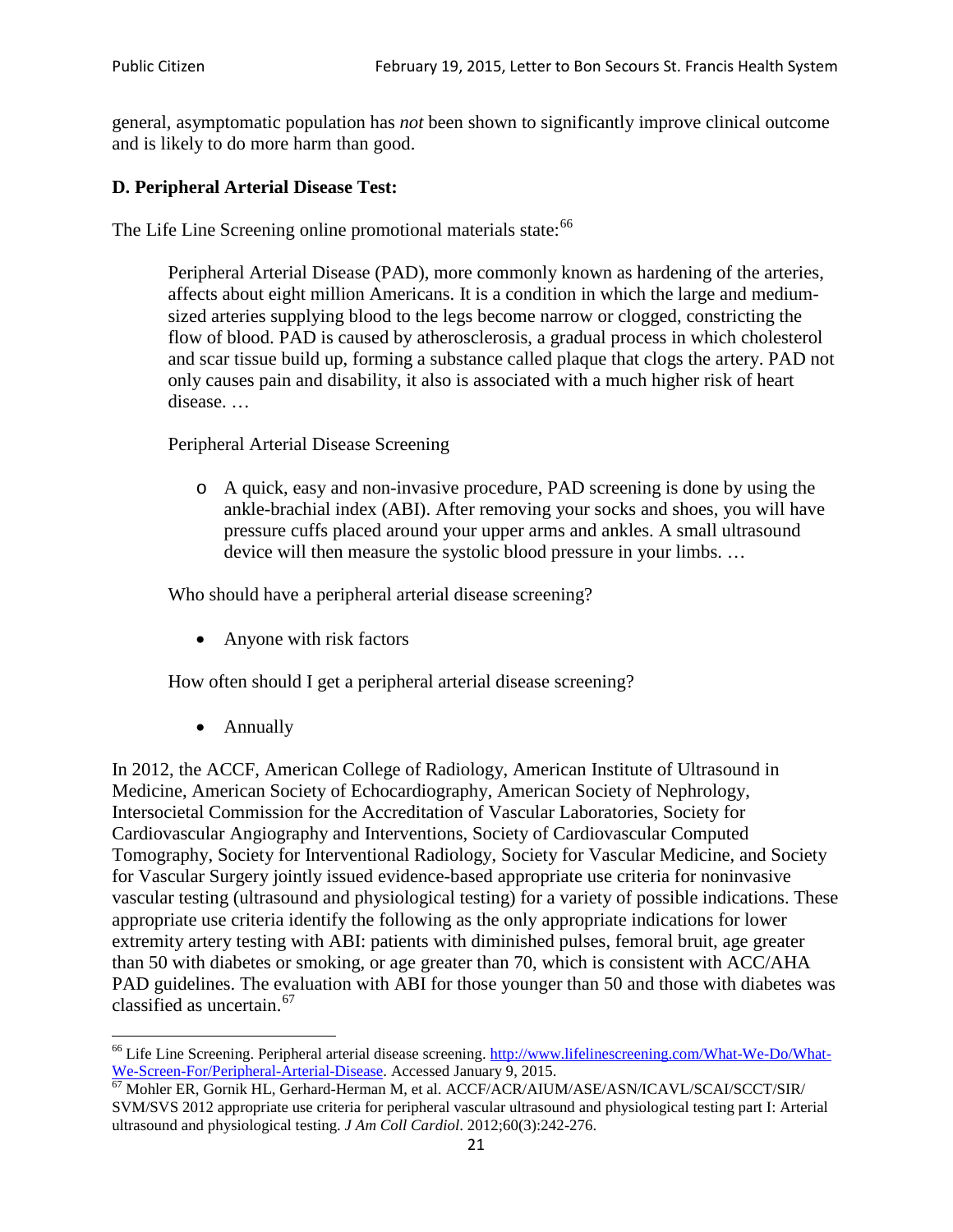In 2013, the USPSTF, based on a systematic review of the scientific literature,<sup>[68](#page-21-0)</sup> issued a grade I statement on ABI testing, concluding that the current evidence is *insufficient* to assess the balance of benefits and harms of screening for peripheral artery disease and cardiovascular disease risk assessment with ABI in adults.<sup>[69](#page-21-1)</sup> In making this statement, the USPSTF noted the following regarding its assessment of the possible benefits and harms of ABI screening:

#### **Benefits of Detection and Early Treatment**

The USPSTF found no evidence that screening for and treatment of PAD in asymptomatic patients leads to clinically important benefits. It also reviewed the potential benefits of adding the ABI to the Framingham Risk Score (FRS) and found evidence that this results in some patient risk reclassification; however, how often the reclassification is appropriate or whether it results in improved clinical outcomes is not known.

Determining the overall benefit of ABI testing requires not only evidence on appropriate risk reclassification but also evidence that this reclassification leads to treatments shown to improve clinical outcomes. One randomized trial found that aspirin did not reduce [cardiovascular disease] events in patients with a low ABI. No studies assessed the effect of lipid-lowering therapy or other cardiovascular risk reduction interventions in patients with asymptomatic PAD and no known diagnosis of [cardiovascular disease] or diabetes. The USPSTF found inadequate evidence that early treatment of screen-detected PAD leads to improvement in clinical outcomes.

#### **Harms of Detection and Early Treatment**

The USPSTF found no studies addressing the magnitude of harms of screening for PAD with the ABI; however, the direct harms to the patient of screening itself, beyond the time needed for the test, are probably minimal. Other harms resulting from testing may include false-positive results, exposure to gadolinium or contrast dye if magnetic resonance angiography (MRA) or computed tomography angiography (CTA) is used to confirm diagnosis, anxiety, labeling, and opportunity costs.

The USPSTF found inadequate evidence on the harms of early treatment of screendetected PAD. One study showed that low-dose aspirin treatment in asymptomatic patients with a low ABI may increase bleeding. Additional harms associated with treatment include use of unnecessary medications (or higher doses) and their resulting adverse effects and discontinuation of medications known to be effective in patients with established coronary artery disease (CAD) if the patient is reclassified to a lower risk category on the basis of a normal ABI.

We are not aware of any major medical professional organization that endorses such screening for peripheral vascular disease with ABI in the general asymptomatic population.

Moreover, treatment benefits for asymptomatic individuals with screen-detected PAD are not well established, and there appear to be no studies that directly assess the impact of screening

<span id="page-21-0"></span><sup>&</sup>lt;sup>68</sup> Lin JS, Olson CM, Johnson ES, Whitlock EP. The ankle-brachial index for peripheral artery disease screening and cardiovascular disease prediction among asymptomatic adults: A systematic evidence review for the U.S. Preventive Services Task Force. *Ann Intern Med.* 2013;159(5):333-341.<br><sup>69</sup> Moyer VA, U.S. Preventive Services Task Force. Screening for peripheral artery disease and cardiovascular

<span id="page-21-1"></span>disease risk assessment with the ankle–brachial index in adults: U.S. Preventive Service Task Force recommendation statement. *Ann Intern Med.* 2013;159(5):342-348.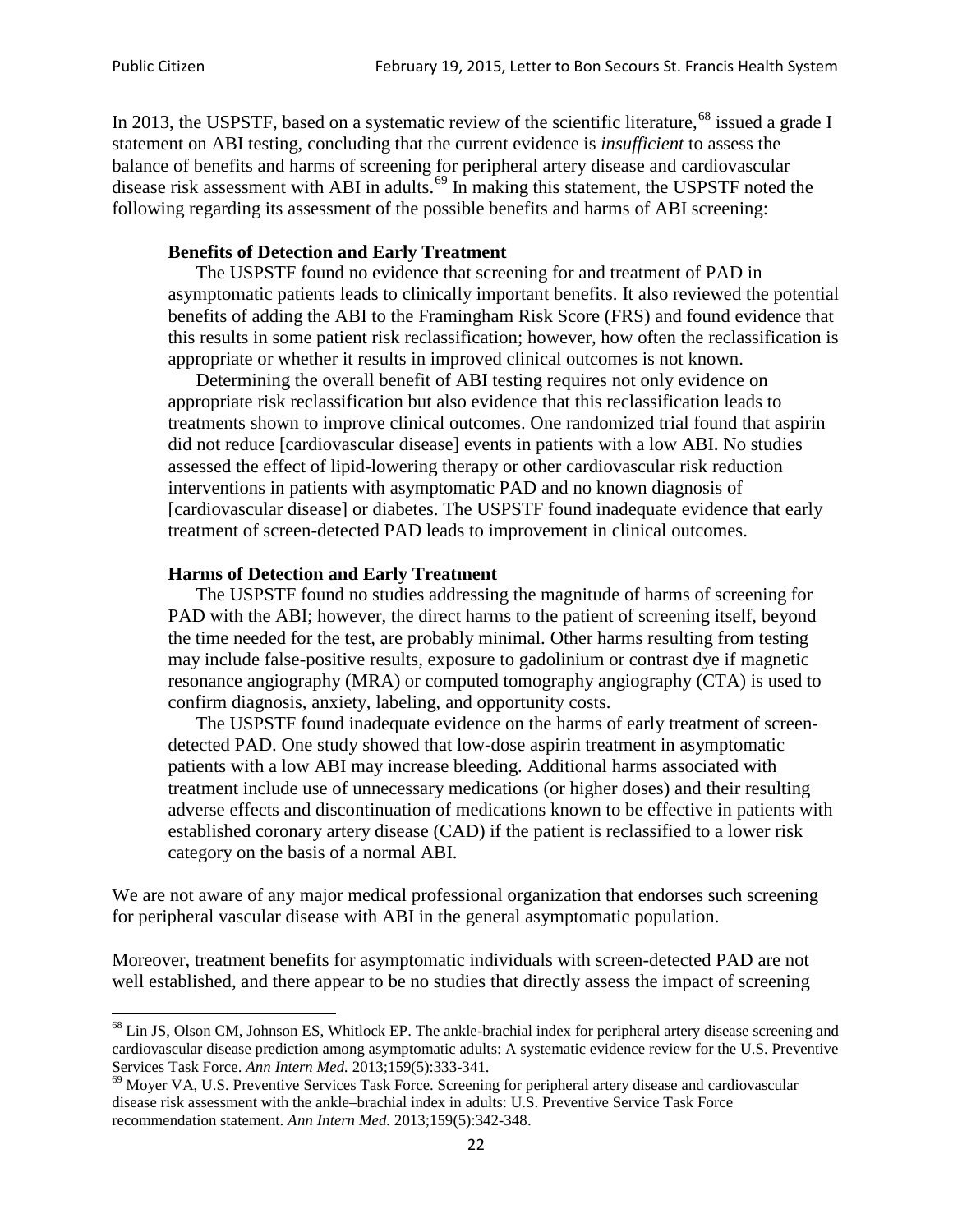unselected adults (or generally asymptomatic adults) with ABI on cardiovascular disease or PAD health outcomes.<sup>[70](#page-22-0)</sup>

## **E. Osteoporosis Screening/Bone Density Test**

The Life Line Screening online promotional materials state: $71$ 

Osteoporosis is a disease in which bone becomes extremely fragile. Bone is a complex living tissue that can be weakened by poor diet and lack of exercise.

As we age, bones begin to break down faster than new bone can be formed. Osteoporosis removes minerals from bones until they become so weak and brittle that they fracture very easily. Actions such as bending to pick up a newspaper, lifting a vacuum, or even coughing can cause a fracture. Some fractures, such as hip fractures, may require hospitalization or major surgery, and may result in disability or even death.

Screening for Osteoporosis

• An easy and painless procedure, an osteoporosis screening requires you to place your foot in an ultrasound device called a bone densitometer. This device then measures the bone mineral density [BMD] of your heel. The heel is measured because its bone is similar to that found in the hip, where fractures most often occur. …

Who should have an Osteoporosis screening?

• Anyone who has the risk factors associated with the disease ...

How often should I get an Osteoporosis screening?

• Annually

Several major medical professional organizations affirmatively recommend screening for osteoporosis in *certain high-risk individuals*, but we are not aware of any major medical professional organization that endorses such screening *annually* for any group of individuals.

In 2008, the American College of Physicians issued the following evidence-based recommendation for osteoporosis screening in men: $^{72}$  $^{72}$  $^{72}$ 

(1) Clinicians should periodically perform individualized assessment of risk factors for osteoporosis in older men (Grade: strong recommendation; moderate-quality evidence).

<span id="page-22-0"></span><sup>70</sup> [Lin JS,](http://www.ncbi.nlm.nih.gov/pubmed?term=Lin%20JS%5BAuthor%5D&cauthor=true&cauthor_uid=24156115) [Olson CM,](http://www.ncbi.nlm.nih.gov/pubmed?term=Olson%20CM%5BAuthor%5D&cauthor=true&cauthor_uid=24156115) [Johnson ES,](http://www.ncbi.nlm.nih.gov/pubmed?term=Johnson%20ES%5BAuthor%5D&cauthor=true&cauthor_uid=24156115) et al. *The Ankle Brachial Index for Peripheral Artery Disease Screening and Cardiovascular Disease Prediction in Asymptomatic Adults: A Systematic Evidence Review for the U.S. Preventive Services Task Force*. Rockville, MD: Agency for Healthcare Research and Quality; 2013.<br>http://www.ncbi.nlm.nih.gov/books/NBK164524. Accessed December 29, 2014.

<span id="page-22-1"></span> $\frac{1}{71}$  Life Line Screening. Osteoporosis screening/bone density test. [http://www.lifelinescreening.com/What-We-](http://www.lifelinescreening.com/What-We-Do/What-We-Screen-For/Osteoporosis)[Do/What-We-Screen-For/Osteoporosis.](http://www.lifelinescreening.com/What-We-Do/What-We-Screen-For/Osteoporosis) Accessed January 9, 2015. <sup>72</sup> Qaseem A, Snow V, Shekelle P, et al. Screening for osteoporosis in men: A clinical practice guideline from the

<span id="page-22-2"></span>American College of Physicians. *Ann Intern Med*. 2008;148(9):680-4.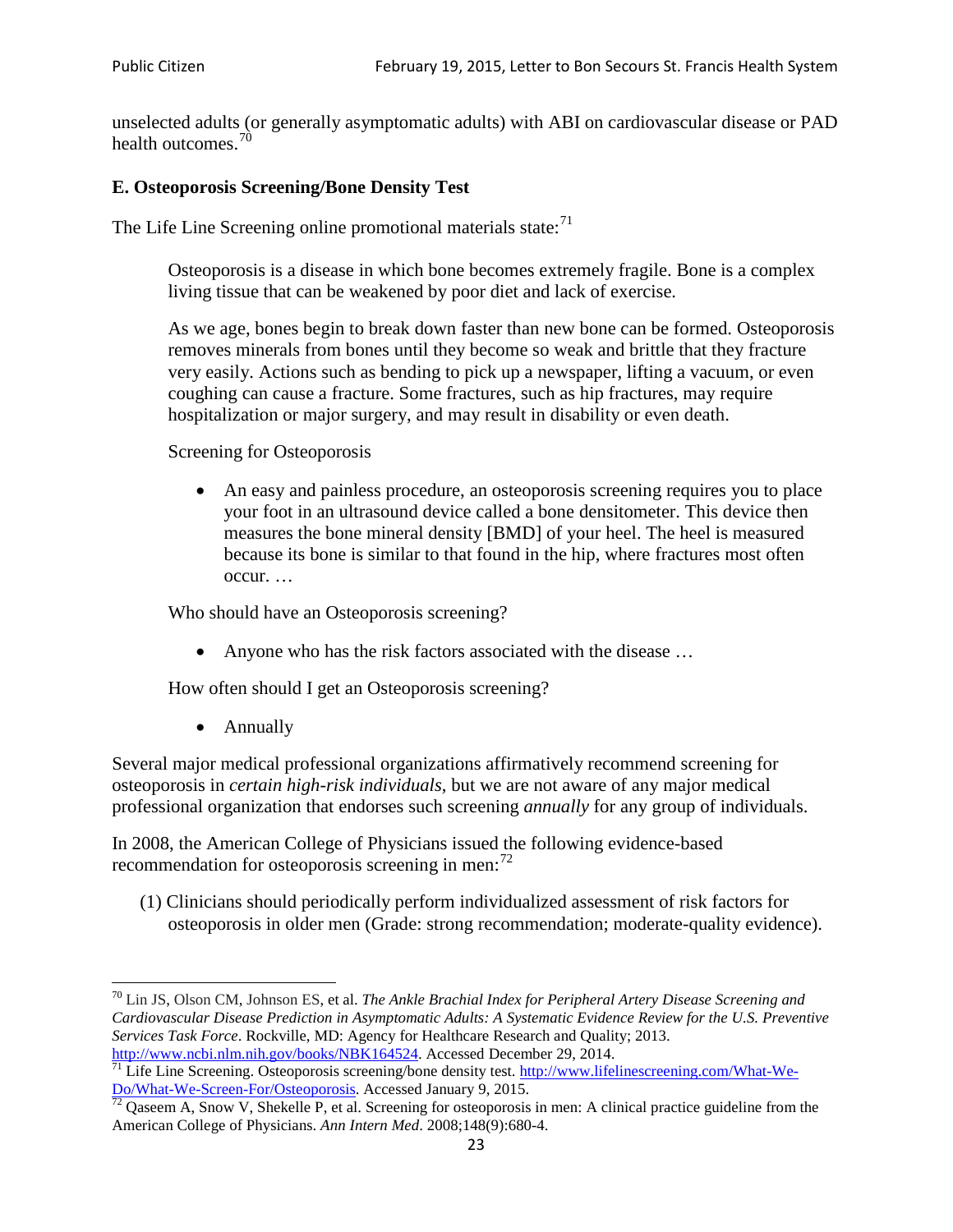A careful assessment of risk for osteoporosis in men is important. The appropriate age to start risk assessment is uncertain. However, by age 65 years, at least 6% of men have DXA [dual-energy X-ray absorptiometry]-determined osteoporosis, therefore, assessment of risk factors before this age is reasonable. Factors that increase the risk for osteoporosis in men include age (>70 years), low body weight (body mass index <20 to 25 kg/m2), weight loss  $\langle$  >10% [compared with the usual young or adult weight or weight loss in recent years]), physical inactivity (participates in no physical activities on a regular basis [walking, climbing stairs, carrying weights, housework, or gardening]), corticosteroid use, androgen deprivation therapy, and previous fragility fracture. Risk assessments should be updated periodically for men who choose not to be screened.

(2) Clinicians should obtain DXA for men who are at increased risk for osteoporosis and are candidates for drug therapy (Grade: strong recommendation; moderate-quality evidence).

Bone density measurement with DXA is the accepted reference standard for diagnosing osteoporosis in men. Men who are at increased risk for osteoporosis are candidates for DXA. Little evidence about alternatives to DXA exists. The 2 most studied methods are quantitative ultrasonography (usually of the calcaneus) and the OST [Osteoporosis Self-Assessment Tool]. Available evidence indicates that neither alternative is sufficiently sensitive or specific at predicting DXA-determined bone mass to be recommended as a substitute for DXA. Although 1 study has demonstrated a strong relationship between calcaneal ultrasonography and subsequent fracture, until treatment trials establish the effectiveness of therapy for osteoporosis diagnosed by ultrasonography rather than DXA, the role of ultrasonography in initiating therapy remains uncertain. No studies have evaluated the optimal intervals for repeated screening by using BMD measurement with DXA.

The evidence review showed that calcaneal ultrasonography predicts DXA-determined osteoporosis only modestly well. However, more important, it was a strong predictor of fracture in men. This may be because ultrasonography identifies other bone properties, such as bone quality, which may not be identified on DXA. Because treatment trials have not measured the effectiveness of therapy for osteoporosis diagnosed by ultrasonography rather than DXA, the role of ultrasonography in diagnosis remains uncertain.

In 2011, the USPSTF issued the following updated evidence-based recommendations for osteoporosis screening:<sup>[73](#page-23-0)</sup>

(1) A grade B recommendation for screening for osteoporosis in women aged 65 years or older and in younger women whose fracture risk is equal to or greater than that of a 65 year-old white woman who has no additional risk factors. In making this a grade B recommendation, the USPSTF offered the following rationale:

> No controlled studies have evaluated the effect of screening for osteoporosis on fracture rates or fracture-related morbidity or mortality.

<span id="page-23-0"></span><sup>&</sup>lt;sup>73</sup> U.S. Preventive Services Task Force. Screening for osteoporosis: U.S. Preventive Services Task Force recommendation statement. *Ann Intern Med*. 2011;154(5):356-364.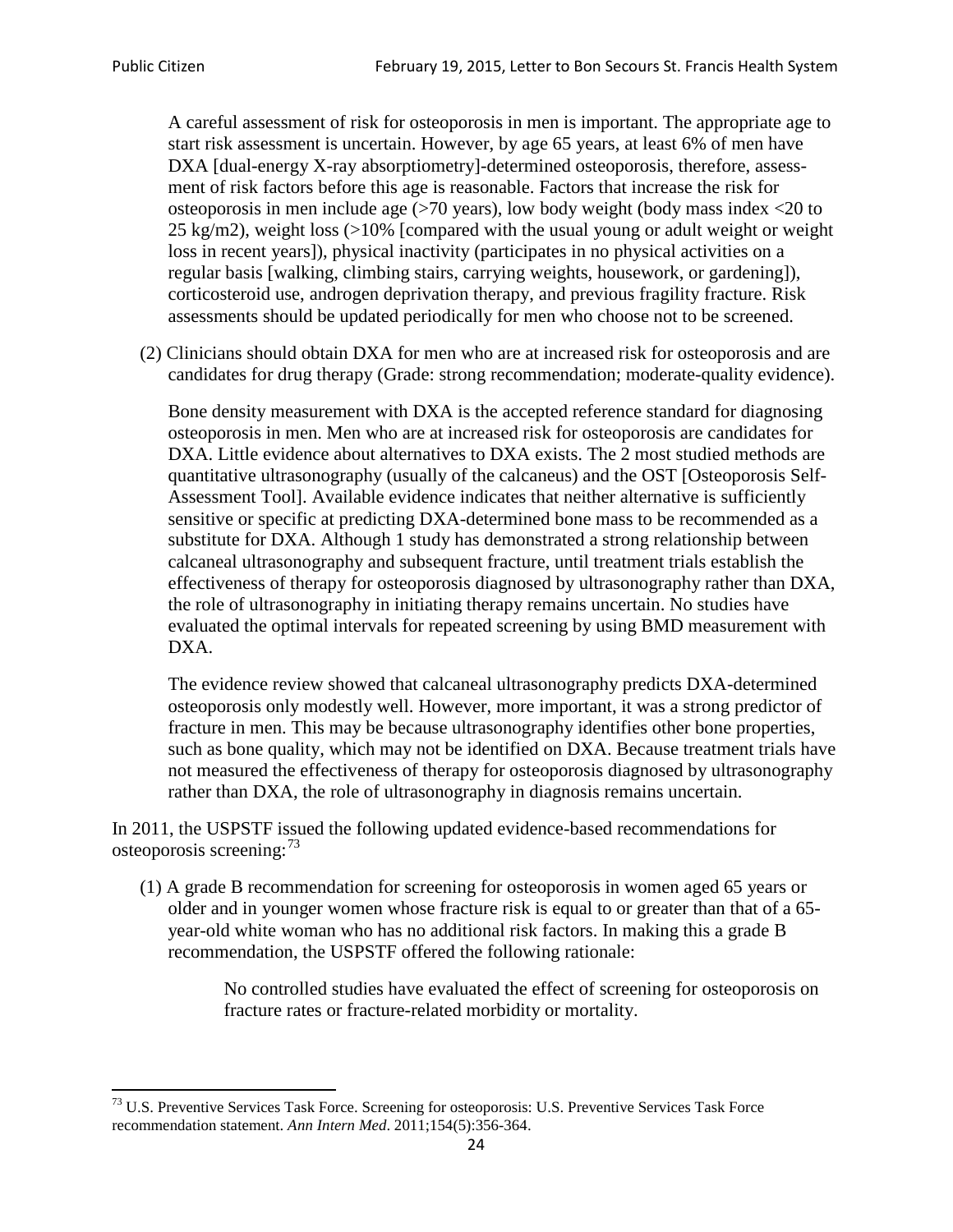In postmenopausal women who have no previous osteoporotic fractures, the USPSTF found convincing evidence that drug therapies reduce the risk for fractures. In women aged 65 years or older and in younger women whose fracture risk is equal to or greater than that of a 65-year-old white woman who has no additional risk factors, the USPSTF judged that the benefit of treating screeningdetected osteoporosis is at least moderate.

(2) An I statement concluding that the current evidence is insufficient to assess the balance of benefits and harms of screening for osteoporosis in men.

> Because of the lack of relevant studies, the USPSTF found inadequate evidence that drug therapies reduce the risk for fractures in men who have no previous osteoporotic fractures. The USPSTF identified the absence of randomized trials of primary fracture prevention in men who have osteoporosis as a critical gap in the evidence.

The USPSTF concludes that for men, evidence of the benefits of screening for osteoporosis is lacking and the balance of benefits and harms cannot be determined.

In discussing how often women should be screened for osteoporosis, the USPSTF noted the following: $74$ 

The potential value of rescreening women whose initial screening test did not detect osteoporosis is to improve fracture risk prediction. Evidence is lacking about optimal intervals for repeated screening and whether repeated screening is necessary in a woman with normal BMD. Because of limitations in the precision of testing, a minimum of 2 years may be needed to reliably measure a change in BMD; however, longer intervals may be necessary to improve fracture risk prediction. A prospective study of 4124 women aged 65 years or older found that neither repeated BMD measurement nor the change in BMD after 8 years was more predictive of subsequent fracture risk than the original measurement.

In 2012, the American College of Obstetricians and Gynecologists (ACOG) issued the following updated evidence-based recommendations on screening women for osteoporosis:<sup>[75](#page-24-1)</sup>

Bone density screening for women should begin at age 65 years. DXA absorptiometry screening can be used selectively for women younger than 65 years if they are postmenopausal and have other significant risk factors for osteoporosis or fracture.

Regarding how often women should be screened for osteoporosis, the ACOG recommended the following: $^{76}$  $^{76}$  $^{76}$ 

(1) In the absence of new risk factors, DXA screening should not be performed more frequently than every 2 years.

<span id="page-24-2"></span><span id="page-24-1"></span><span id="page-24-0"></span><sup>74</sup> *Ibid.* <sup>75</sup> American College of Obstetricians and Gynecologists. Osteoporosis. September 17, 2012. [http://www.guideline.gov/content.aspx?id=38413#Section420.](http://www.guideline.gov/content.aspx?id=38413#Section420) Accessed January 7, 2015.<br><sup>76</sup> *Ibid.*